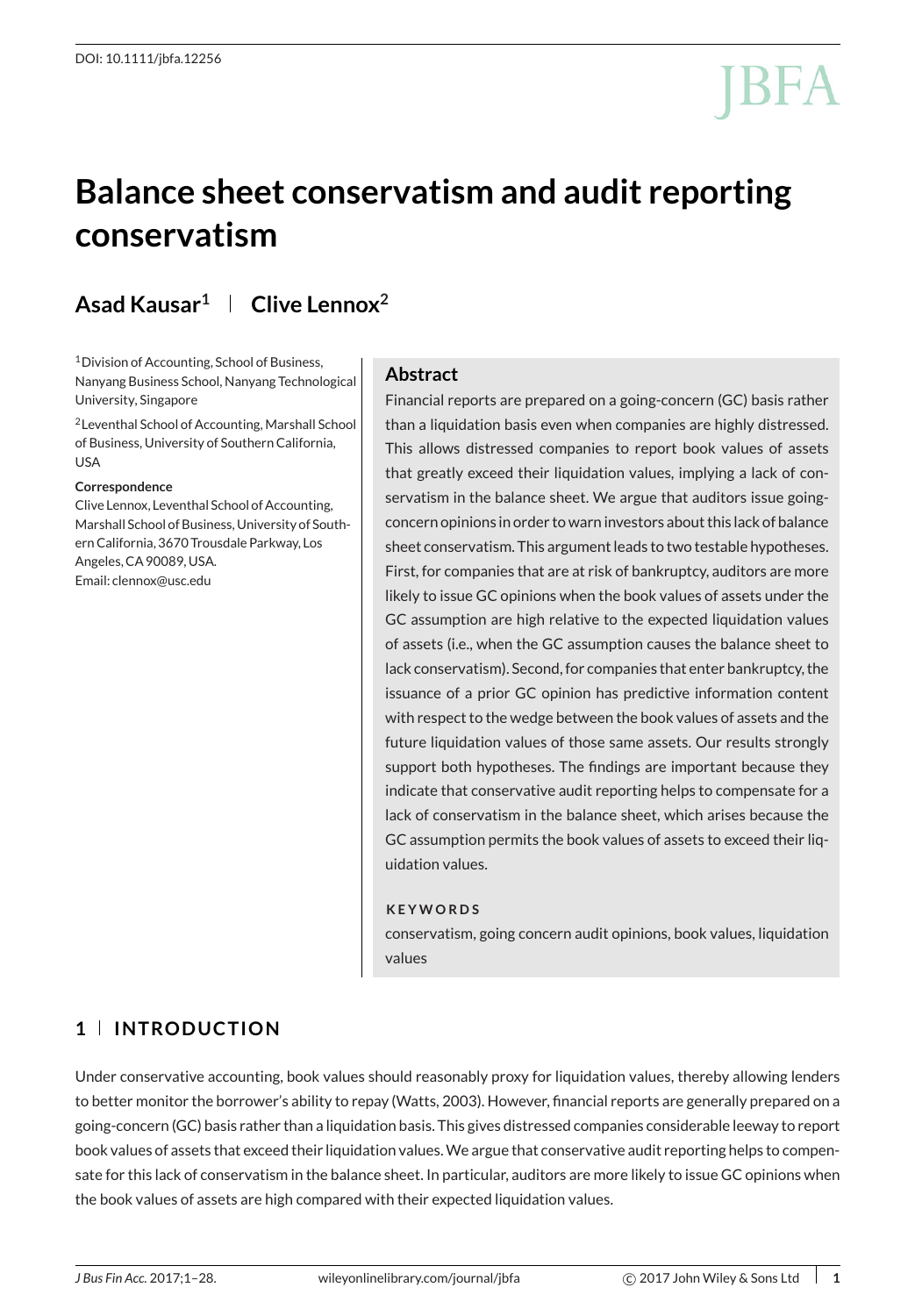This interaction between balance sheet conservatism and GC reporting has not been previously discussed or empirically examined in the literature. Instead, prior studies examine whether auditors' GC opinions provide a cautionary warning to investors about the *probability* of bankruptcy. Our study is different because we focus on the expected *outcome* of bankruptcy rather than the likelihood of bankruptcy taking place. That is, we focus on the assets' liquidation values and the differences between these liquidation values and the assets' reported book values under the GC assumption.<sup>1</sup>

Our first hypothesis is that auditors issue GC opinions when the liquidation values of assets are expected to be low relative to their book values. In short, if two companies have the same probability of bankruptcy and identical liquidation values, then a GC opinion is more likely to be issued to the company whose assets have higher book values. This first hypothesis takes an auditor perspective in explaining the auditor's decision to issue a GC opinion. Our second hypothesis takes the perspective of financial statements users. In particular, we test whether the issuance of a GC opinion has incremental information content for predicting the future realization rate (where the future realization rate is the ratio of future liquidation value to book value). If the GC opinion signals an auditor's private information about the lack of balance sheet conservatism, we expect the issuance of a GC opinion to predict lower future realization rates among the companies that file for bankruptcy.

To test the first hypothesis, we measure the expected liquidation values of assets as of the date that the auditor issues the audit report (i.e., before it is known whether the company will enter bankruptcy). Prior literature suggests the liquidation value of an asset is contingent on the asset's specificity and the ease with which the asset can be put to use by a potential buyer. Intangible assets such as patents and goodwill have relatively low liquidation values because they are highly specific to the original owner and are difficult to sell (Skinner, 2008). Similarly, inventory is less liquid and harder to sell than other types of current assets such as accounts receivable (Berger, Ofek, & Swary, 1996; Stickney & Weil, 1994). In the other direction, land and property can be put to alternate uses by potential buyers and therefore have relatively high liquidation values (Ronen & Sorter, 1973; Shleifer & Vishny, 1992; Williamson, 1988). Therefore, we use these asset characteristics to estimate a company's expected liquidation value.

To estimate the realization rates for each type of asset, we require data on the book values and the liquidation values for each type of asset sold during bankruptcy. In the US it is extremely difficult to obtain such data (e.g., Thorburn, 2000). In the UK, however, data are readily available on both the liquidation values and the book values of assets sold in bankruptcy.We therefore estimate the realization rates using a sample of bankrupt companies in the UK. Consistent with prior studies, we find that intangibles have the lowest realization rate (8.9%) while land has the highest realization rate (88.4%). The realization rates are 45.1% for other fixed assets, 47.7% for inventory, and 57.2% for other non-cash current assets. The fact that these realization rates are less than 100.0% confirms our maintained assumption that a substantial wedge exists between book values (which are prepared on a GC basis) and the liquidation values of the same assets.

Next, we apply these estimated realization rates to the assets held by companies that are at risk of bankruptcy. Under our first hypothesis, we expect that an auditor is more likely to issue a GC opinion if the book value of a distressed company's assets is high relative to the expected liquidation value of the same assets. In other words, an auditor is more likely to issue a GC opinion when a distressed company's balance sheet lacks conservatism. Consistent with this prediction, our models show that GC opinions are more likely to be issued to companies whose book values are high relative to their liquidation values. This finding is obtained for distressed companies in the US as well as in the UK. That is, auditors in both countries issue GC opinions when the balance sheet of a distressed company is less conservative.

Further, we show that our measure of the expected realization rate is not simply a proxy for the likelihood of bankruptcy. In particular, we find no significant relationship between the expected realization rate and the incidence

 $1$  In this study, we use the following terms interchangeably when we refer to the proceeds that are raised from asset sales during bankruptcy: realizable values, recoverable values, and liquidation values. As explained later in the paper, bankruptcy in our empirical setting always results in a company's assets being sold to new owners.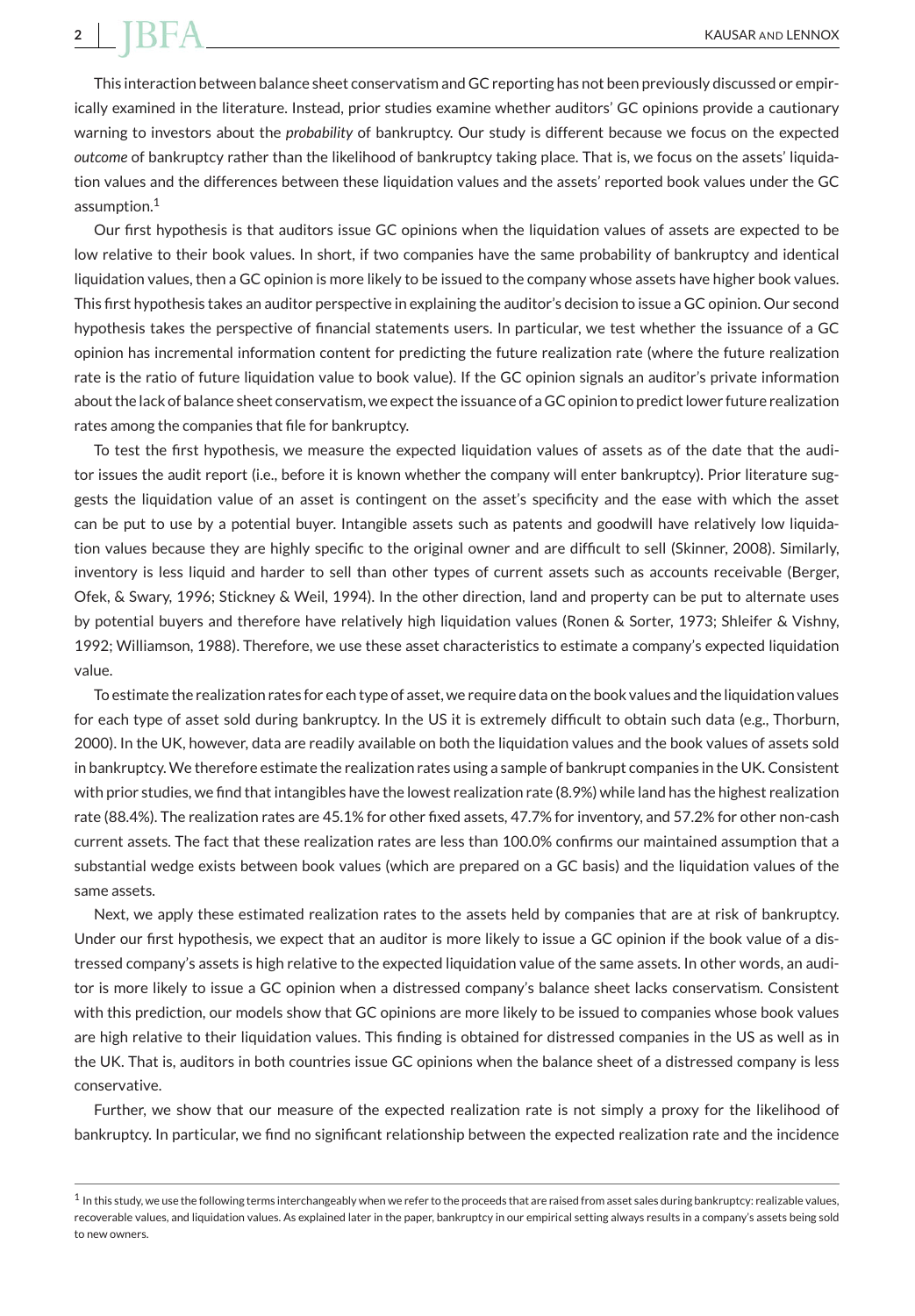of bankruptcy. Therefore, the highly significant negative relation between the expected realization rate and GC opinions is not attributable to companies with lower expected realization rates having a higher likelihood of bankruptcy. Instead, our results are consistent with auditors issuing GC opinions when the book values of assets reported under the GC assumption are high relative to the assets' liquidation values.

Our second hypothesis is that the GC opinion provides incremental information that can help financial statement users to predict the future realization rate. To the extent that auditors are privately informed about the likely proceeds from asset realizations, we expect the GC opinion to convey an informative signal of the future realization rate, even after controlling for the public information contained in the expected realization rate. We find evidence in support of this hypothesis. We conclude that the GC audit opinion signals useful information to financial statement users about the wedge between the book values of assets and the amounts that would be raised if the assets are later sold in bankruptcy.

This study contributes to two streams of literature. First, we contribute to the conservatism literature by examining the interplay between audit reporting and conservatism in the balance sheet.<sup>2</sup> Prior studies examine the way in which conditional conservatism in the income statement helps to protect lenders from downside risk (Ahmed, Billings, Morton, & Stanford-Harris, 2002; Armstrong, Guay, & Weber, 2010; Beatty, Weber, & Yu, 2008; Holthausen & Watts, 2001; Nikolaev, 2010; Sunder, Sunder, & Zhang, 2016; Watts, 2003; Wittenberg-Moerman, 2008; Zhang, 2008). Our study is different because we examine the interplay between balance sheet conservatism and conservative audit reporting (i.e., GC audit opinions). Our results imply that conservative audit reporting helps to compensate for a lack of conservatism in the balance sheet, which arises when the book values of a distressed company's assets exceed their liquidation values because book values are reported under the GC basis for accounting rather than the liquidation basis.

Second, our paper adds to the auditing literature on GC reporting. Prior studies show that auditors issue GC opinions in order to warn investors that a company faces a high probability of bankruptcy.<sup>3</sup> Our study shows that GC opinions perform a second economic function beyond warning about the probability of bankruptcy. In particular, GC opinions signal useful information about the outcome of bankruptcy; i.e., the magnitude of the wedge between book values and liquidation values. Further, we show that future researchers can easily control for balance sheet conservatism by exploiting information on the different categories of assets in the balance sheet. In demonstrating that GC reports perform a second economic function by warning investors about bankruptcy outcomes, our study helps to address the concern of Healy and Palepu (2001) that there is a 'paucity of evidence on the value of auditor opinions to investors'.

The remainder of this paper is structured as follows. Section 2 discusses why and how auditors can alert financial statement users to a lack of conservatism in the balance sheet, where the lack of conservatism arises due to the company's application of the GC assumption. Based on these arguments, Section 2 provides hypotheses regarding the auditor's decision to issue a GC opinion (H1) and the usefulness of the GC opinion for predicting the company's future realization rate in bankruptcy (H2). Section 3 presents the research designs for H1 and H2. Our main results are reported in Section 4. Importantly, Section 4 shows that there is no significant association between the expected realization rate and the likelihood of bankruptcy. This helps to rule out an alternative explanation that auditors issue GC opinions to companies with low expected realization rates because such companies are more likely to file for bankruptcy. Section 5 concludes.

<sup>2</sup> Beaver and Ryan (2005) examine the interactions between conditional conservatism (i.e., the asymmetric response of earnings to positive and negative news) and unconditional conservatism (i.e., understatements of the book values of assets relative to their market values). Our focus is on the interaction between GC reporting and unconditional conservatism as the book values of assets are affected by the GC basis for financial reporting. However, we acknowledge that balance sheet conservatism may not be independent of conditional conservatism. Sunder, Sunder and Zhang (forthcoming) point out that their measure of balance sheet quality (conservatism) is a combined effect of unconditionally conservative accounting methods and the accumulated effects of timely loss recognition in current and prior periods.

<sup>3</sup> For example, see Bruynseels and Willekens (2012), Butler, Leone and Willenborg (2004), Geiger and Rama (2006), Foster, Ward and Woodroof (1998), Hopwood, McKeown and Mutchler (1989, 1994), Kaplan and Williams (2012), Lennox (1999), Mutchler (1985), and Willenborg and McKeown (2001).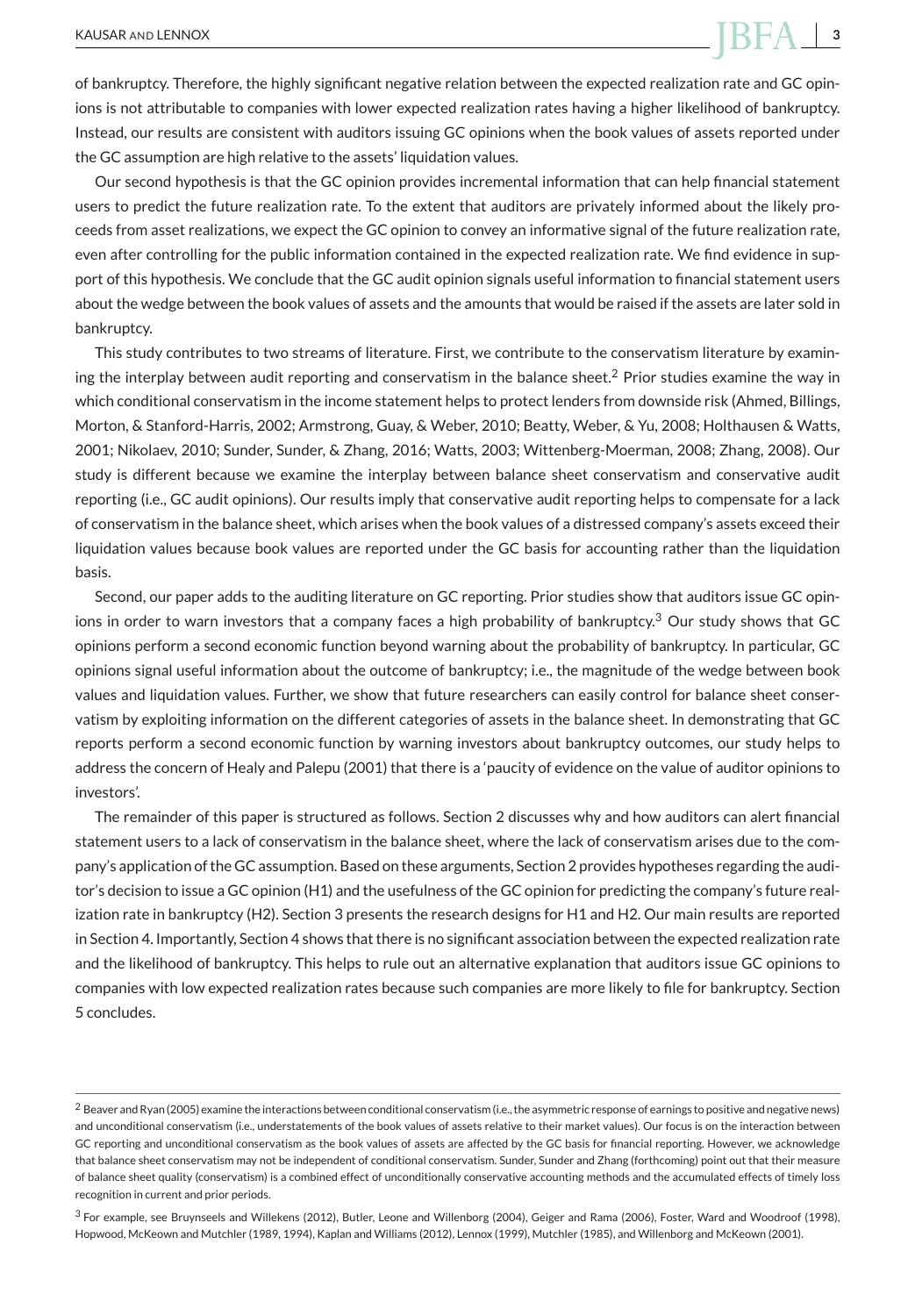### **2 HYPOTHESES DEVELOPMENT**

#### **2.1 The going-concern basis for financial reporting**

Under the GC basis for financial reporting, a company's financial statements are prepared assuming that the company has no intention or necessity to liquidate its assets within the foreseeable future. The GC basis is used for preparing financial statements even when companies are highly distressed; i.e., when there is a high likelihood that the GC assumption will prove to be false. In contrast, the liquidation basis is reserved only for the situation in which liquidation is inevitable or imminent.<sup>4</sup> Thus, there is a general presumption favoring the GC basis for financial reporting even when there is substantial doubt about the validity of the GC assumption, and this is despite the fact that the GC assumption results in less conservative accounting.

Accounting academics in the late 1960s were critical of the presumption that the financial statements should generally be prepared on a GC basis. They argued instead that a company should use the basis that is most appropriate for its situation (Fremgen, 1968; Sterling, 1968). Interestingly, Arthur Andersen issued a memorandum in 1960 rejecting the presumption that the financial statements should be prepared on a GC basis (Arthur Andersen, 1960). Andersen argued that financially distressed companies are apt to abuse the GC assumption by downplaying the risk that their assets will be subject to a forced sale, thereby causing the book values of assets to be overstated. Despite these early criticisms and the potential for non-conservative reporting in the balance sheets of distressed companies, the GC assumption has formed the basis for financial reporting over the past 50 years.

#### **2.2 Book values versus liquidation values**

While the book values of assets are reported under the GC assumption, the liquidation values of assets reflect the prices that would be obtained from a forced sale. The asset sales that accompany forced liquidations are usually associated with substantial price discounts relative to the voluntary sales of similar assets outside of bankruptcy (Pulvino, 1999). In turn, this means that the liquidation values of assets are typically much less than their book values. Consistently, we show that liquidation values are typically only 50% of reported book values in our sample (Table 1). Thus, the balance sheets of distressed companies often lack conservatism when viewed from a liquidation perspective.

In addition to book values being reported on a GC basis rather than a liquidation basis, the managers of poorly performing companies also have incentives to avoid writing down the book values of assets to their liquidation values. This is because asset write-offs generate accounting losses that can be detrimental to managerial welfare (Beatty & Weber, 2006; Ely &Waymire, 1999; Ramanna &Watts, 2012;Watts, 2003). Managers have especially strong incentives to hide bad news when they face a high probability of being replaced due to poor performance (Kothari, Ramanna, & Skinner, 2010; Kothari, Shu, & Wysocki, 2009). Although lenders have a preference for conservative reporting, and this preference has traditionally been embedded within accounting standards, the managers of failing companies do not always report conservatively (DeFond & Jiambalvo, 1994; Dichev & Skinner, 2002; Rosner, 2003; Sweeney, 1994). Thus, we expect the book values of assets reported under the GC assumption to be higher, on average, than their liquidation values.<sup>5</sup>

<sup>4</sup> IFRS states that an entity should prepare financial statements on the going concern basis of accounting 'unless management either intends to liquidate the entity or to cease trading, or has no realistic alternative but to do so' (paragraph 25 of IAS 1, *Presentation of Financial Statements*). The Financial Accounting Standards Board (AU 2013-07) states that a company is required to use the liquidation basis 'when liquidation is imminent. Liquidation is imminent when the likelihood is remote that the entity will return from liquidation and either (a) a plan for liquidation is approved by the person or persons with the authority to make such a plan effective and the likelihood is remote that the execution of the plan will be blocked by other parties or (b) a plan for liquidation is being imposed by other forces (for example, involuntary bankruptcy).' FASB's use of the term 'imminent' is consistent with the guidance on the liquidation basis of accounting in the AICPA's Codification of Statements on Auditing Standards Section AU 9508, *Reports on Audited Financial Statements: Auditing Interpretations of Section 508,* and Statement of Position 93-3, *Rescission of Accounting Principles Board Statements.*

<sup>5</sup> A wedge between book values and liquidation values can exist even when book values are reported at the lower of cost and net realizable value. This is because net realizable values (and fair values) are reported under the GC assumption and these GC values reflect the expected proceeds from *voluntary* sales of assets taking place in the *normal course of business*. In contrast, the realized values of assets in bankruptcy are discounted due to the fact that assets are sold involuntarily and quickly. Chambers (1966) highlights the important distinction between a forced liquidation that occurs in bankruptcy and the voluntary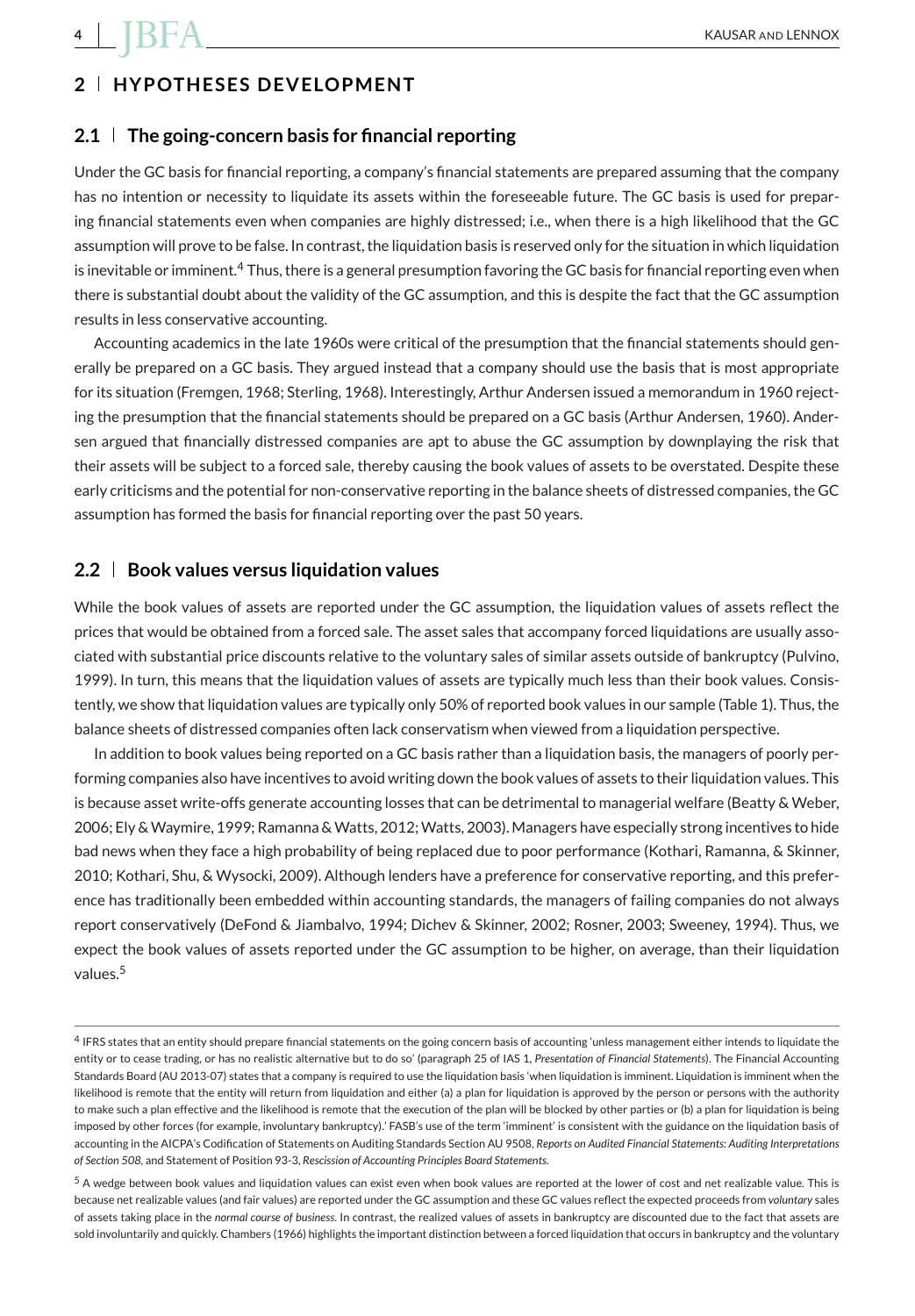**TABLE 1** Estimating the realization rates for five categories of non-cash assets

| <b>Panel A: Descriptive Statistics</b> |       |          |       |       |       |
|----------------------------------------|-------|----------|-------|-------|-------|
|                                        | Mean  | St. Dev. | p25   | p50   | p75   |
| <b>BOOK</b>                            | 8.335 | 19.500   | 636   | 2.858 | 9.710 |
| LIQ                                    | 3.901 | 5.906    | 138   | 1,116 | 5,416 |
| %REAL                                  | 0.531 | 0.453    | 0.199 | 0.418 | 0.731 |
| %LAND                                  | 0.140 | 0.233    | 0.000 | 0.000 | 0.202 |
| %INTANG                                | 0.085 | 0.212    | 0.000 | 0.000 | 0.002 |
| %OFA                                   | 0.272 | 0.281    | 0.051 | 0.174 | 0.411 |
| %INVEN                                 | 0.119 | 0.172    | 0.000 | 0.027 | 0.190 |
| %OCA                                   | 0.385 | 0.322    | 0.112 | 0.330 | 0.607 |

**Panel B: OLS Regression Results for Equation (1) with Standard Errors that are Corrected for Heteroskedasticity**

|                | Coeff. | t-stat.   |
|----------------|--------|-----------|
| %LAND          | 0.884  | $5.78***$ |
| %INTANG        | 0.089  | 1.44      |
| %OFA           | 0.451  | $3.63***$ |
| %INVEN         | 0.477  | $2.54**$  |
| %OCA           | 0.572  | $4.86***$ |
| N              | 120    |           |
| R <sup>2</sup> | 61.8%  |           |

*Notes*: The sample comprises 120 UK companies that file for bankruptcy between 1994 and 2008.

 $%REAL = \alpha_1\% LAND + \alpha_2\%INTANG + \alpha_3\% OFA + \alpha_4\% INVEN + \alpha_5\% OCA + v.$  (1)

*%REAL* = the realization rate of assets sold in bankruptcy (= *LIQ* divided by *BOOK*).

*BOOK* = the book value of total assets (excluding cash) as of the date that the company enters bankruptcy (£000).

*LIQ* = the gross proceeds from selling total assets (excluding cash) during bankruptcy (£000).

*%INTANG* = the book value of intangible assets, divided by *BOOK*.

*%LAND* = the book value of land and property assets, divided by *BOOK*.

*%OFA* = the book value of other fixed assets (excluding intangibles, land and property), divided by *BOOK*.

*%INVEN* = the book value of inventory, divided by *BOOK*.

*%OCA* = the book value of other current assets (excluding inventory and cash), divided by *BOOK*.

\*, \*\*, \*\*\* = statistically significant at the 10%, 5%, 1% level (two-tailed).

#### **2.3 Hypotheses development**

Auditing standards recognize that there is likely to be a difference between the book values of assets reported under the GC assumption and the realizable values of the same assets if they are subjected to a forced sale. This point is mentioned in the opening paragraph of Statement of Auditing Standard 34:

*When the continued existence of an entity is imperiled, there is heightened concern about the recoverability and classification of recorded asset amounts.*

SAS 34 was superseded by SAS 59 in 1988 but the references to asset recoverability continue in the more recent standard. Paragraph 10 of SAS 59 states that when there is substantial doubt about the company's ability to remain a going-concern, the auditor should:

sale of the same asset outside of bankruptcy. In a forced liquidation, the initiative rests with the company's creditors and assets are sold under duress at prices that are often disadvantageous to the enterprise as a whole. Outside of bankruptcy, the initiative rests with the shareholders (or their representatives, management) and assets are sold in the ordinary course of business at relatively favorable prices.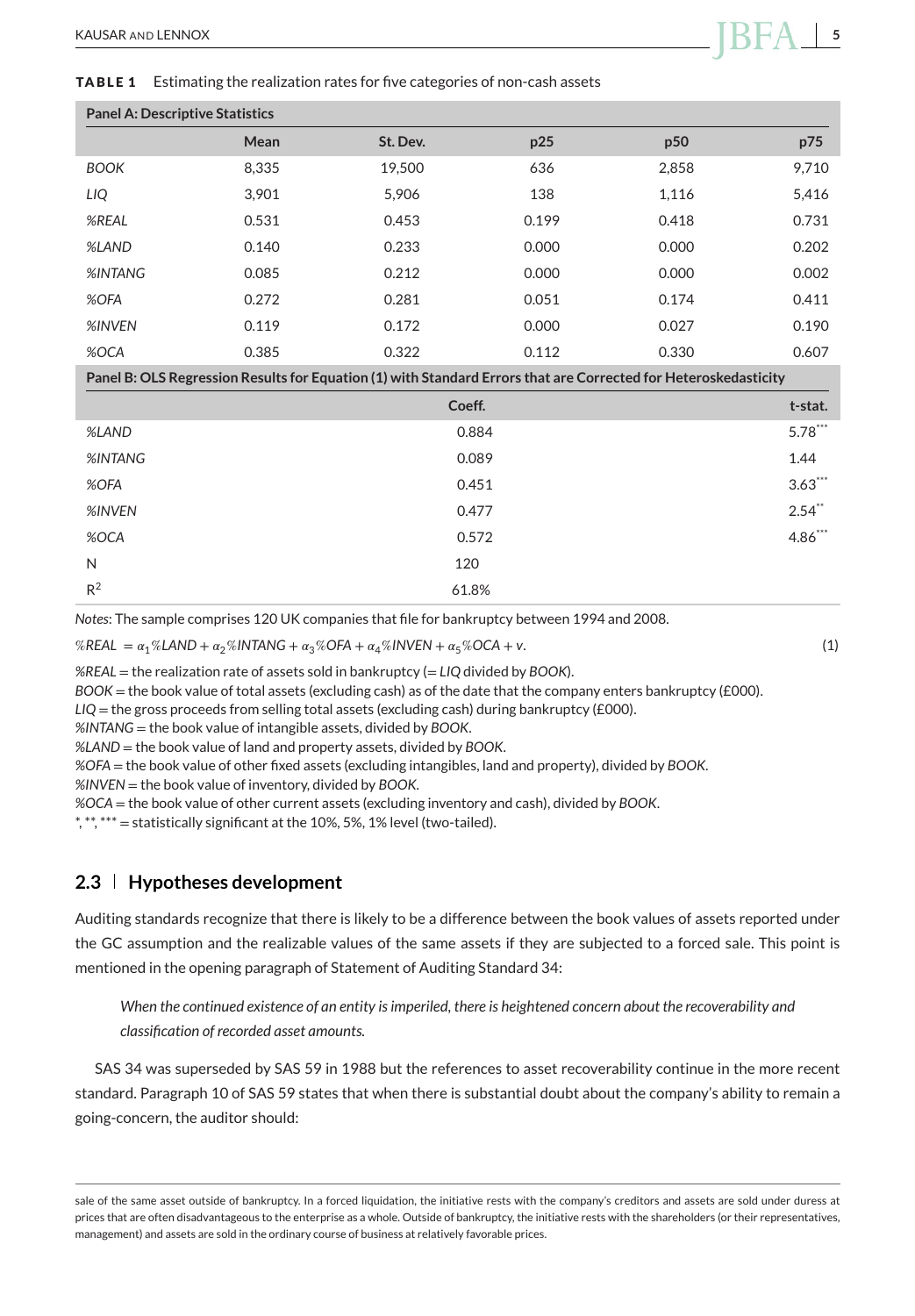*consider the possible effects on the financial statements and the adequacy of the related disclosure. Some of the information that might be disclosed includes [*…*] information about the recoverability or classification of recorded asset amounts.*

Further, the template language used in the GC opinion includes the following wording that pertains to the difference between going-concern accounting and liquidation accounting:

*The accompanying financial statements have been prepared assuming that XYZ Company will continue as a going-concern. As discussed in Note [##] to the financial statements, XYZ Company has suffered recurring losses from operations and has a net capital deficiency that raise substantial doubt about the company's ability to continue as a going-concern. The financialstatements do not include any adjustmentsthat might result from the outcome of this uncertainty* (emphasis added)*.*

Auditing standards do not explicitly require auditors to consider the magnitude of the wedge between book values and liquidation values when deciding whether to issue a GC opinion. However, it is clear from the above quotes that auditors should implicitly take the wedge into account. In particular, auditing standards note that one purpose of the GC opinion is to warn financial statement users about the existence of a wedge between the GC values of assets and their liquidation values. In addition, by alerting investors to the importance of the GC assumption, auditors can protect themselves from litigation and reputation impairment in the event that bankruptcy occurs and investors suffer losses due to shortfalls between the liquidation values of assets and their book values reported under the GC assumption.

A fundamental task of an auditor is to assess whether managers' estimates of asset impairments and write-offs are reasonable (e.g., SAS 122, ISA 540). To assess this, the auditor is required to evaluate whether it is possible for a financially distressed company to avoid bankruptcy by selling off some of its assets. Therefore, an auditor is likely to have some idea of how much could be raised if the company's assets become subject to a forced sale. This in turn means that an auditor is likely to have some knowledge of the magnitude of the wedge between book values and liquidation values.

Our arguments can therefore be summarized as follows: (1) auditors would have some idea of the magnitude of the wedge, and (2) the magnitude of the wedge is likely to affect their decision to issue a GC opinion.

Our first hypothesis takes the perspective of the auditor as it focuses on the auditor's decision to issue a GC opinion. If an auditor believes that the book values of a company's assets exceed their liquidation values, then the GC assumption becomes more critical to the fair presentation of the financial statements. In this situation, an auditor has a stronger incentive to warn investors by drawing their attention to the fact that the book values of assets are valued on a GC basis rather than a liquidation basis. This argument leads to the following hypothesis about the GC reporting decision:

**H1:** For companies that are at risk of bankruptcy, auditors are more likely to issue GC opinions when there is a larger wedge between the book values of assets and the expected liquidation values of assets.

We note that H1 is expected to hold for companies that face a significant risk of bankruptcy. We therefore expect H1 to hold for distressed companies but not non-distressed companies.

Our second hypothesis takes the perspective of the lender as it focuses on whether the issuance of a GC opinion signals useful information about the wedge between book values and liquidation values. Lenders need to distinguish when book values are greater than liquidation values in order to infer how much the assets would be worth in the event of a forced sale. We argue that there is significant scope for auditors to disclose their private information about future liquidation values through their decision on whether to issue a GC opinion. For example, an auditor may anticipate that a company's intangible assets would be difficult to sell, or the receivables would be difficult to collect, or the machinery would have little outside value. To the extent that an auditor has useful *private* information on future liquidation values, we expect that this information can be signaled to lenders through the audit opinion. We therefore posit that the GC opinion is an informative leading indicator of the wedge between book values and future liquidation values in the event that a company files for bankruptcy.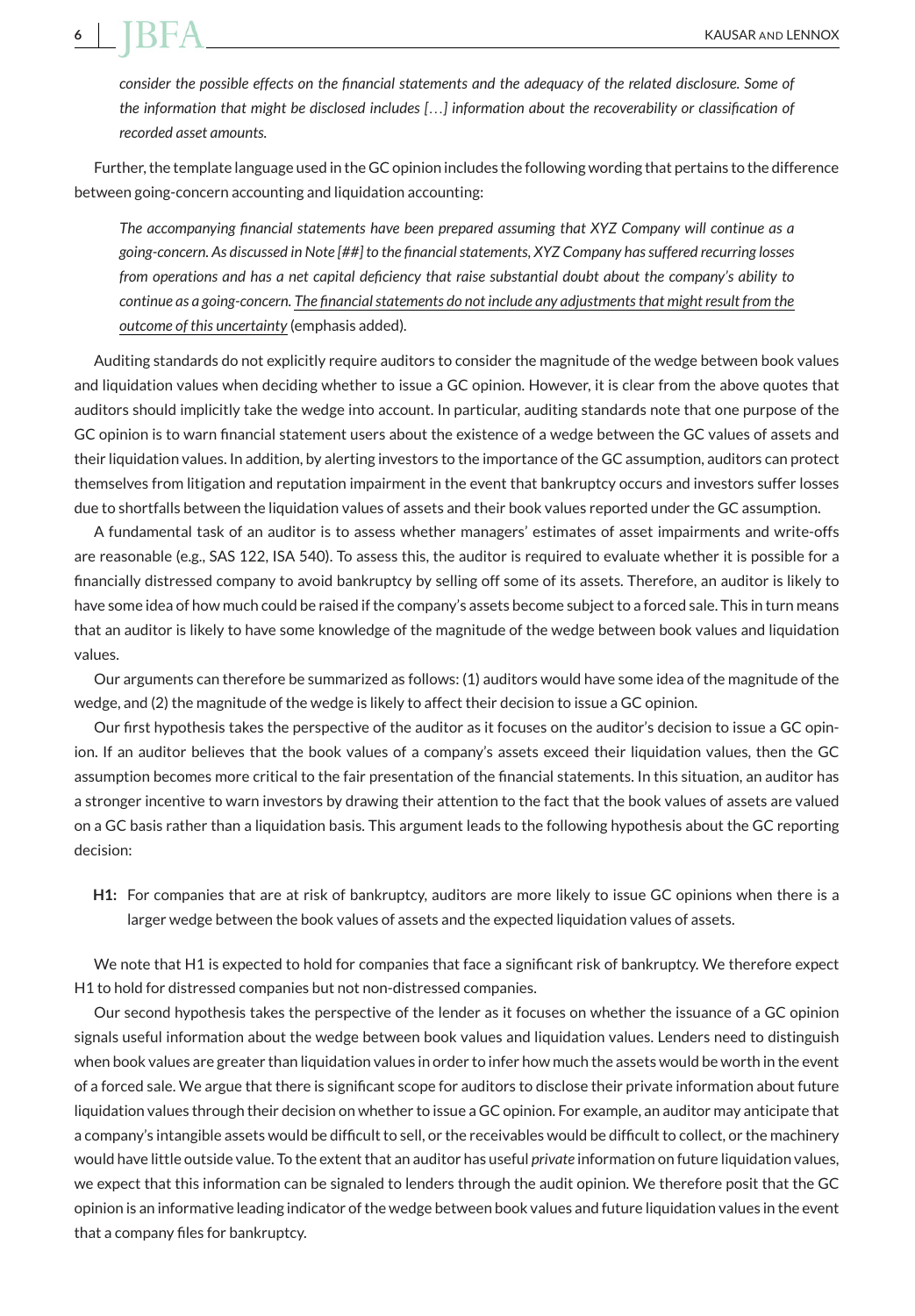H1: For companies that are at risk of bankruptcy, auditors are more likely to issue GC opinions when the wedge between book values and expected liquidation values is high.



**FIGURE 1** The timeline for companies that are at risk of bankruptcy as of the audit report date

**H2:** For companies that enter into bankruptcy, the issuance of a prior GC opinion predicts a larger wedge between the book values and liquidation values of assets.

It is far from obvious that audit opinions actually serve the economic function we postulate in our two hypotheses above. This is for two reasons. First, the prior literature on audit reporting posits that the GC opinion should be an informative predictor about the *likelihood* of bankruptcy. In contrast, we predict that the GC opinion is also an informative predictor of the realization rate, conditional on the occurrence of bankruptcy. Second, our hypotheses suggest that auditors issue GC opinions when balance sheets lack conservatism. In order words, we seek to establish a link between GC opinions and the company's financial reporting in the balance sheet. In contrast, prior studies examine whether there is a relation between GC opinions and earnings management in the income statement (Butler et al., 2004).

#### **3 RESEARCH DESIGNS**

#### **3.1 Timelines**

Our first hypothesis, H1, is illustrated in Figure 1. The timeline begins with the book values reported by the company as of the balance sheet date. The auditor then decides whether to issue a GC opinion, taking into account the wedge between the book values of assets and the expected liquidation values of assets. We argue that the auditor can form an expectation of the liquidation values of assets using information on different asset categories. For example, the realization rate is expected to be low (high) if intangibles (land) comprise a large proportion of total assets.

At the date of the audit report, the auditor does not know for sure whether the company will enter bankruptcy or survive. Because the bankruptcy outcome is unknown at the audit report date, we test H1 using distressed companies that survive as well as distressed companies that eventually file for bankruptcy.Moreover, because the realization rates are not observed for companies that survive, we require a proxy for the expected asset recovery rate. Our choice of proxy is based on the company's asset structure, as explained later in this section.

Whereas H1 focuses on the auditor's GC reporting decision, H2 takes the perspective of the financial statement user and asks whether the GC opinion is useful for predicting the future realization rate. The timeline for H2 is shown in Figure 2, beginning with the issuance of the audit report. Subsequently, the company enters bankruptcy and the insolvency practitioner discloses the book values of assets as of the date that the company enters bankruptcy. Bankruptcy ends once all the assets are sold and the proceeds are distributed to claimants. The insolvency practitioner then discloses the amounts realized from the sales of assets. Under H2, we predict that the prior GC audit report is a leading indicator of the wedge between the book values of assets (as of the bankruptcy date) and their subsequent realized values (once all the assets have been sold). The implication of H2 is that the GC opinion provides a useful warning to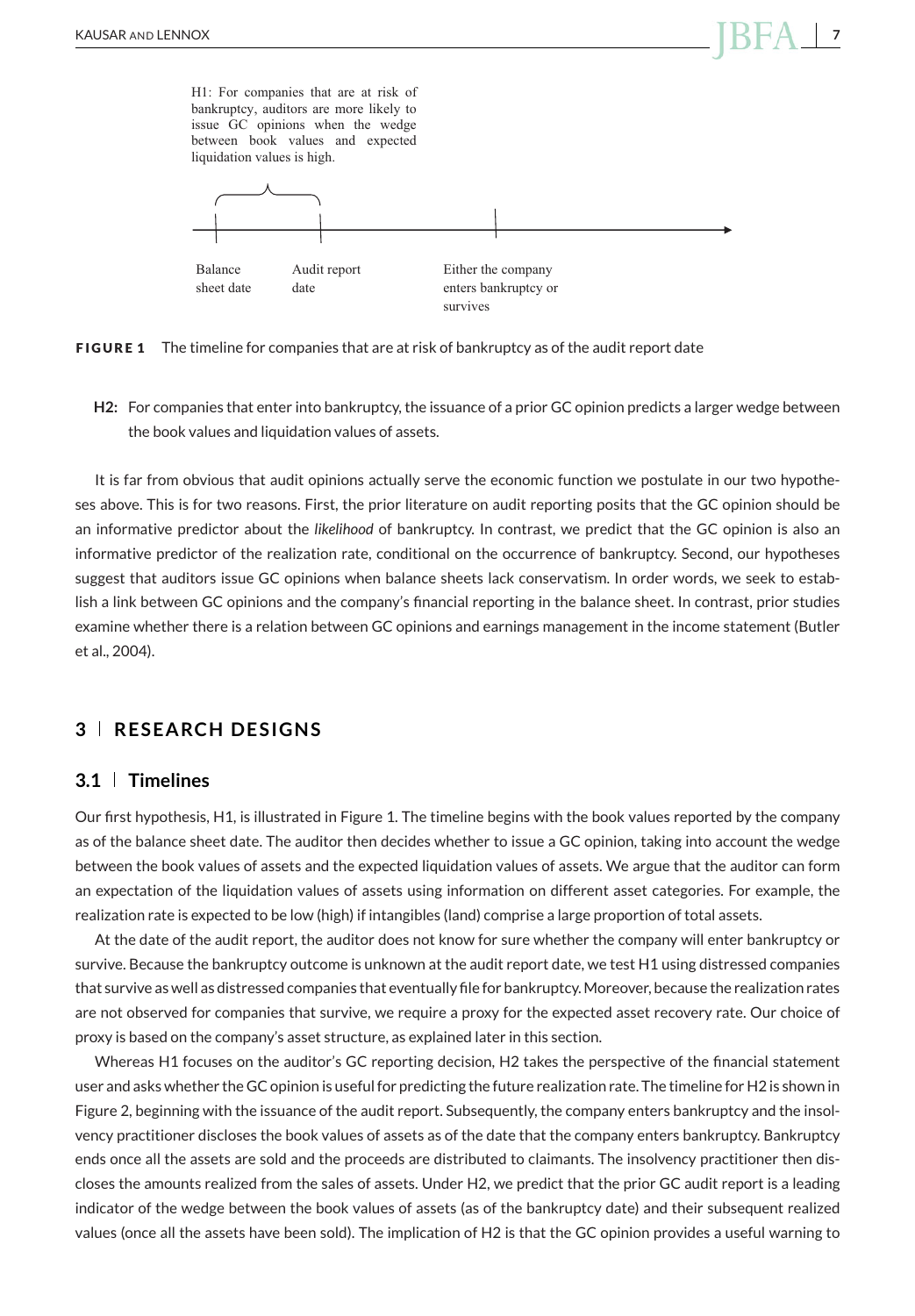

**FIGURE 2** The timeline for companies that enter bankruptcy

financial statement users that realization rates are likely to be low (i.e., the liquidation values of assets are likely to be much less than their book values).

#### **3.2 Asset specificity and a company's expected realization rate**

To test H1, we require a measure of the company's expected realization rate, where the expectation is formed using information that is available when the auditor makes the GC reporting decision (see Figure 1). Following Berger et al. (1996), we model the expected realization rates of different asset classes, where the realization rates depend on asset specificity (e.g., intangibles, land) as well as the accounting rules that underpin book value calculations including the rules on asset impairments. The dependent variable is the ratio of liquidation value to book value; i.e., the realization rate %REAL. Berger et al. (1996) estimate the realization rates of three categories of assets, namely fixed assets, inventory, and other current assets. Our analysis is similar except that we split fixed assets into three sub-categories, namely intangibles, land and property, and other fixed assets. Thus, we estimate the realization rates of five categories of asset: intangibles, land and property, other fixed assets, inventory, and other non-cash current assets. (The realization rate for cash is 100% and so does not need to be estimated; Berger et al., 1996.)<sup>6</sup>

We expect cross-sectional variation in the magnitude of the wedge between book values and liquidation values because different types of assets have different realization rates. Intangible assets are highly specific to the original owner and there is high information asymmetry between the original owner and a potential buyer regarding the value of intangibles (Ely & Waymire, 1999). Therefore, intangibles have low realization rates (Leftwich, 1983; Skinner,  $2008$ ).<sup>7</sup> In the other direction, land has low asset specificity as it can be put to different uses by outsider purchasers. Therefore, land has a relatively high realization rate (Ronen & Sorter, 1973; Shleifer & Vishny, 1992;Williamson, 1988). Further, there is evidence that inventory is less liquid and harder to sell compared with other types of non-cash current assets such as accounts receivable (Berger et al., 1996; Stickney & Weil, 1994).

The following model allows us to estimate the realization rates for the following asset categories: (1) land and property, (2) intangibles, (3) other fixed assets, (4) inventory, and (5) other non-cash current assets using OLS regression.

$$
\%REAL = \alpha_1\%LAND + \alpha_2\%INTANG + \alpha_3\%OFA + \alpha_4\%INVEN + \alpha_5\%OCA + v,\tag{1}
$$

<sup>&</sup>lt;sup>6</sup> Similar to Berger et al. (1996), our data sources do not allow us to separately measure the proceeds from each asset category (see the Appendix). Therefore, the realization rates for different asset categories have to be estimated using regression analysis.

 $7$  Leftwich (1983) finds that intangibles such as goodwill are generally excluded from the calculation of net assets in debt contacts. Before the Securities Acts, intangible assets were often written off the balance sheet as soon as possible, despite the fact that managers were allowed to capitalize a broad range of intangibles (Ely & Waymire, 1999). Many financial statement users, especially lenders, were seen as preferring 'clean' balance sheets that were free of intangibles (Lagerquist, 1922; Saliers, 1923).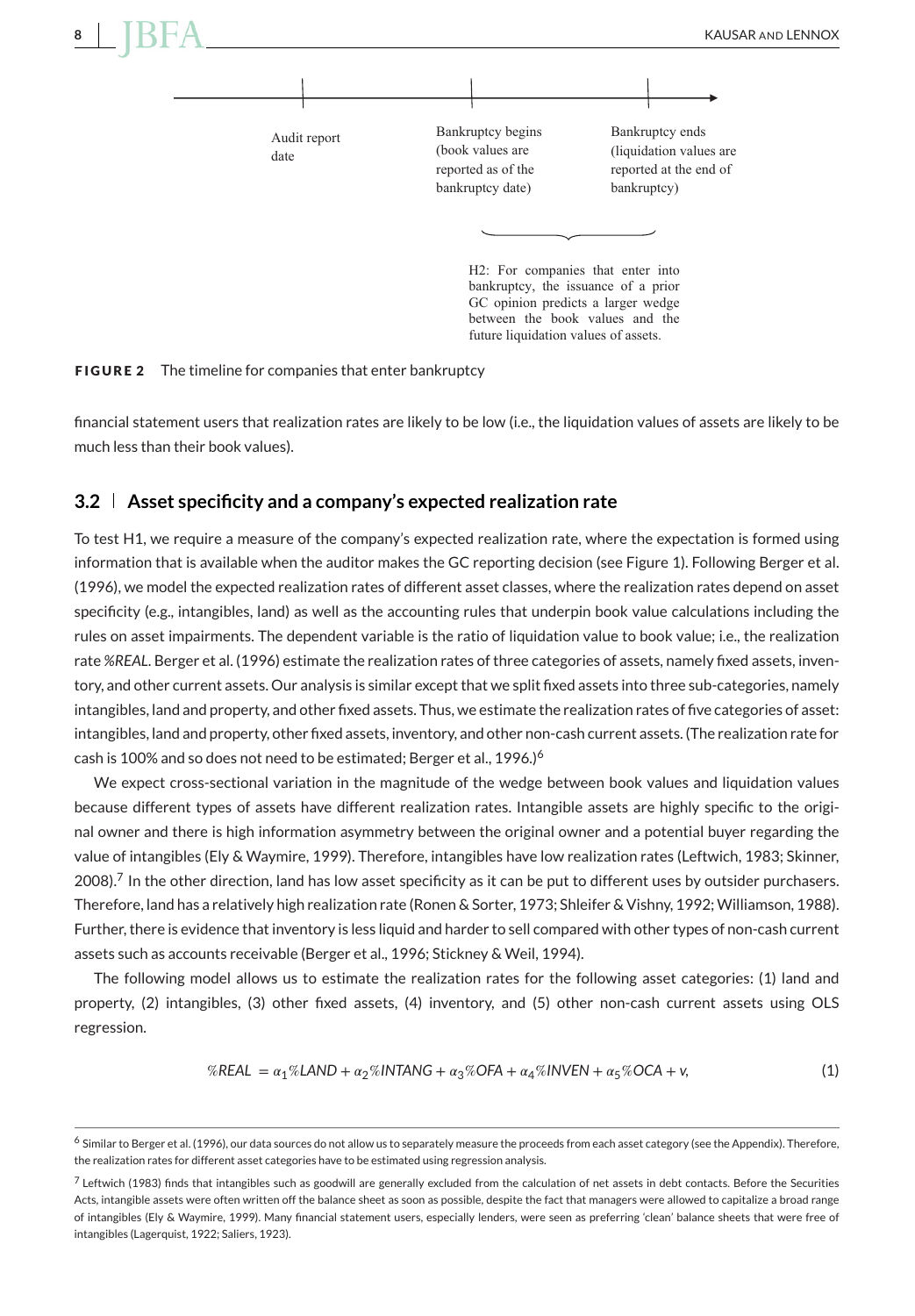where:

*%REAL* = *LIQ* divided by *BOOK*. The *LIQ* variable equals the proceeds from selling the company's total non-cash assets during bankruptcy. The *BOOK* variable equals the book value of total non-cash assets reported under the GC assumption. Thus, *%REAL* is the company's realization rate for non-cash assets.

*%LAND* = the book value of land and property assets, divided by *BOOK*.

*%INTANG* = the book value of intangible assets, divided by *BOOK*.

*%OFA* = the book value of other fixed assets (excluding land, property, and intangibles) divided by *BOOK*.

*%INVEN* = the book value of inventory, divided by *BOOK*.

*%OCA* = the book value of other current assets (excluding inventory and cash), divided by *BOOK*.

Equation (1) is estimated without an intercept because, by construction, the five asset categories sum to one.

The OLS coefficients in equation (1) equal the estimated realization rates for each type of asset. We use these coefficients to compute the expected realization rate for the company as a whole including cash. Specifically, a company's expected realization rate equals:

 $E(REAL\%) = \hat{\alpha}_1\%$ LAND +  $\hat{\alpha}_2\%$ INTANG +  $\hat{\alpha}_3\%$ OFA +  $\hat{\alpha}_4\%$ INVEN +  $\hat{\alpha}_5\%$ OCA + %CASH.

We follow Berger et al. (1996) by assuming a realization rate of 100% for cash, i.e., the *%CASH* variable has a weighting of one when we compute the expected realization rate (*E(%REAL)*).

#### **3.3 Tests of H1**

We test H1 by estimating the following logit model of GC reporting.

$$
Prob(GC = 1) = F(\delta_0 + \delta_1 E(\% REAL) + CONTROLS + \varepsilon). \tag{2}
$$

The dependent variable in equation (2) equals one if the auditor issues a GC opinion, and zero otherwise. The treatment variable (*E(%REAL)*) is the expected realization rate, which is calculated using the coefficient estimates in equation (1). Under H1, auditors are less likely to issue GC opinions when the expected realization rate is high (i.e.,  $\delta_1$  < 0).

It is important to control for the effects of financial distress on GC reporting because auditors consider the probability of bankruptcy as well as the likely outcome of bankruptcy. Prior studies find that auditors are more likely to issue GC opinions when companies are small (*Ln(TA)*), have high leverage (*LEV*), low profitability (*ROA*), losses in the previous year (*LOSS*), low operating cash flows (*OPCF*), low liquidity (*LIQUIDITY*), are financially distressed (*ZSCORE*), young (*AGE*), have higher systematic risk (*BETA*), lower investments (*INVESTMENT*), are less likely to raise new finance (*FINANCE*), and have greater accruals (*ACCRUALS*) (Butler et al., 2004; Chen,Martin, &Wang, 2013; DeFond, Raghunandan, & Subramanyam, 2002; Francis & Krishnan, 1999; Francis & Yu, 2009; Hope & Langli, 2010; Reichelt & Wang, 2010; Reynolds & Francis, 2000).<sup>8</sup> We also control for the size of the company's auditor (*BIG*) because the clients of Big 4 auditors are less financially distressed and thus are less likely to receive GC opinions (DeFond & Lennox, 2011). Finally, we control for the company's market performance as reflected in its yearly stock return (*FISCAL\_RET*) and return volatility (*STDEV\_RET*). Many of the companies that receive GC opinions lack stock market data and, to avoid dropping these companies from our sample, we interact the stock market-based variables (*FISCAL\_RET*, *STDEV\_RET*, *AGE*, and *BETA*) with an indicator variable, *D*, that takes the value one if returns data are available. Nonetheless, our inferences are unchanged if we drop the companies that lack returns data. To mitigate outlier problems, the unbounded continuous

<sup>&</sup>lt;sup>8</sup> While the current ratio is often used in studies of bankruptcy and GC reporting, some studies instead use the quick ratio, i.e., the ratio of cash and cash equivalents to current liabilities. In untabulated results we find that measuring liquidity using the quick ratio in addition to, or instead of, the current ratio has no impact on our findings.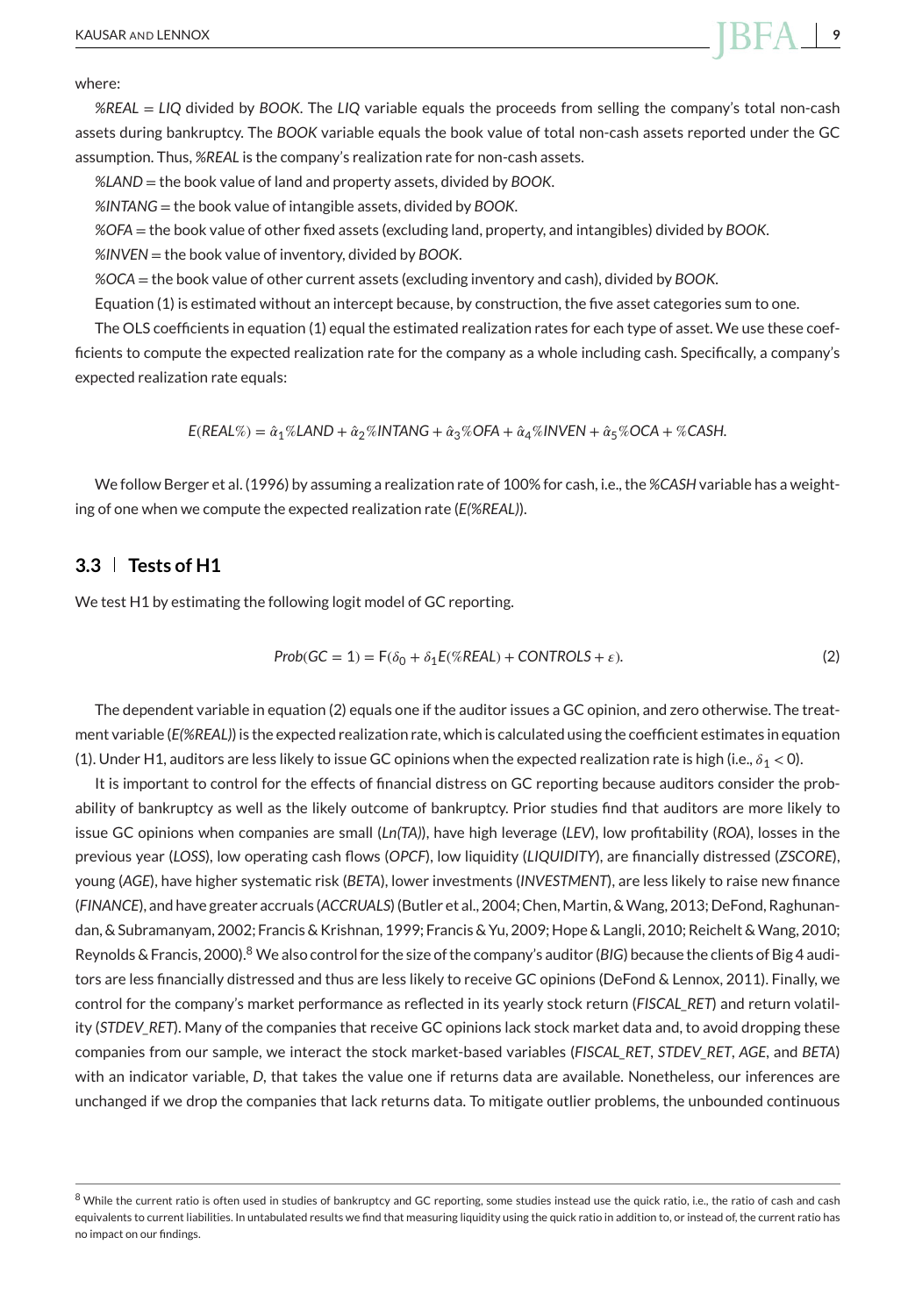variables are winsorized at the 1st and the 99th percentiles, although untabulated results yield very similar inferences when we do not winsorize.<sup>9</sup>

The auditor's decision to issue GC opinions may be affected by the accounting rules for asset impairments because these rules affect how close or far the book values of assets are from the liquidation values. For example, under IAS 36 impairment accounting, the book values are re-measured to the higher of value in use (VIU) or fair value less costs to dispose (FVLCD). Although impairment accounting does not assume a forced liquidation of assets, VIU or FVLCD will likely affect the wedge between book values and liquidation values and hence the auditor's GC reporting decision. Equation (2) includes year fixed effects which help to control for the introduction of IAS 36 and any other time-varying factors that potentially affect GC reporting decisions.

#### **3.4 Tests of H2**

We test H2 by estimating the following ordinary least squares (OLS) model of the unexpected realization rate:

$$
UE(\% REAL) = \beta_0 + \beta_1 GC + CONTROLS + u.
$$
\n(3)

The dependent variable is the unexpected realization rate (*UE(%REAL)*) which is defined as the actual realization rate minus the expected realization rate, i.e., *%REAL* − *E(%REAL)*. Under H2, we expect GC opinions to signal lower *UE(%REAL)*. Therefore, we predict a significant negative coefficient on the GC variable in equation (3). Evidence supporting this prediction would imply that the GC opinion is an informative leading indicator of the wedge between book values and future liquidation values. In other words, we are testing whether GC opinions are *incrementally* informative, beyond the information that is publicly available on asset specificity. (In untabulated tests, we obtain similar inferences when we use an alternative dependent variable equal to *%REAL* and control for *E(%REAL)* on the right side of the regression equation.)

Equation (3) controls for other factors that affect the selling prices of assets in bankruptcy. Thorburn (2000) finds that asset realizations in Sweden are higher when a larger proportion of the liabilities are secured on the bankrupt companies' assets. This is consistent with secured lenders – typically banks and financial institutions – monitoring the quality of their collateral and forcing companies into bankruptcy when liquidation values are less than the amounts owing to them. We therefore control for the effect of secured lending. The *%SECURED* variable equals the percentage of total liabilities secured against the company's assets at the date the company enters bankruptcy.

There is some evidence that asset realizations are higher when other companies in the bankrupt company's industry have better performance (Acharya, Bharath, & Srinivasan, 2007; Shleifer & Vishny 1992). We control for this using *IND* ROA, which equals the mean return on assets for other companies belonging to the bankrupt company's industry, calculated in the year that the company files for bankruptcy. To distinguish between this industry variable and the performance of the bankrupt company, we control for the bankrupt company's own return on assets (*ROA*). This profitability measure is calculated from the most recent financial statements filed before the company enters bankruptcy.<sup>10</sup>

Finally, we control for the market's assessment of the company's performance. Specifically, the *RET* variable is the company's buy-and-hold return during the 12-month period leading up to the company's suspension from trading (or, in the event that the stock is not suspended, the month prior to entering bankruptcy).<sup>11</sup>

 $9$  Our intention in estimating equation (2) is not to explain the adjustment in GC reporting from the previous year to the current year. Therefore, we do not include a lagged dependent variable (*GCit*−1) in equation (2). However, this research design choice does not affect our inferences. The untabulated results for our treatment variable (*E%(REAL)*) are very similar if we include a control for lagged GC reports.

<sup>10</sup> In untabulated tests, we also use industry *z*-scores and industry stock returns to measure the financial condition and performance of the industry (Acharya et al., 2007). We find that these alternative measures of industry performance are not statistically significant in equation (3), and adding these variables to the model does not alter our inferences for the *GC* variable.

<sup>11</sup> In untabulated tests we additionally control for firm size (market capitalization) and the market-to-book ratio, both of which are found to be statistically insignificant. Our inferences regarding the *GC* variable remain unaffected.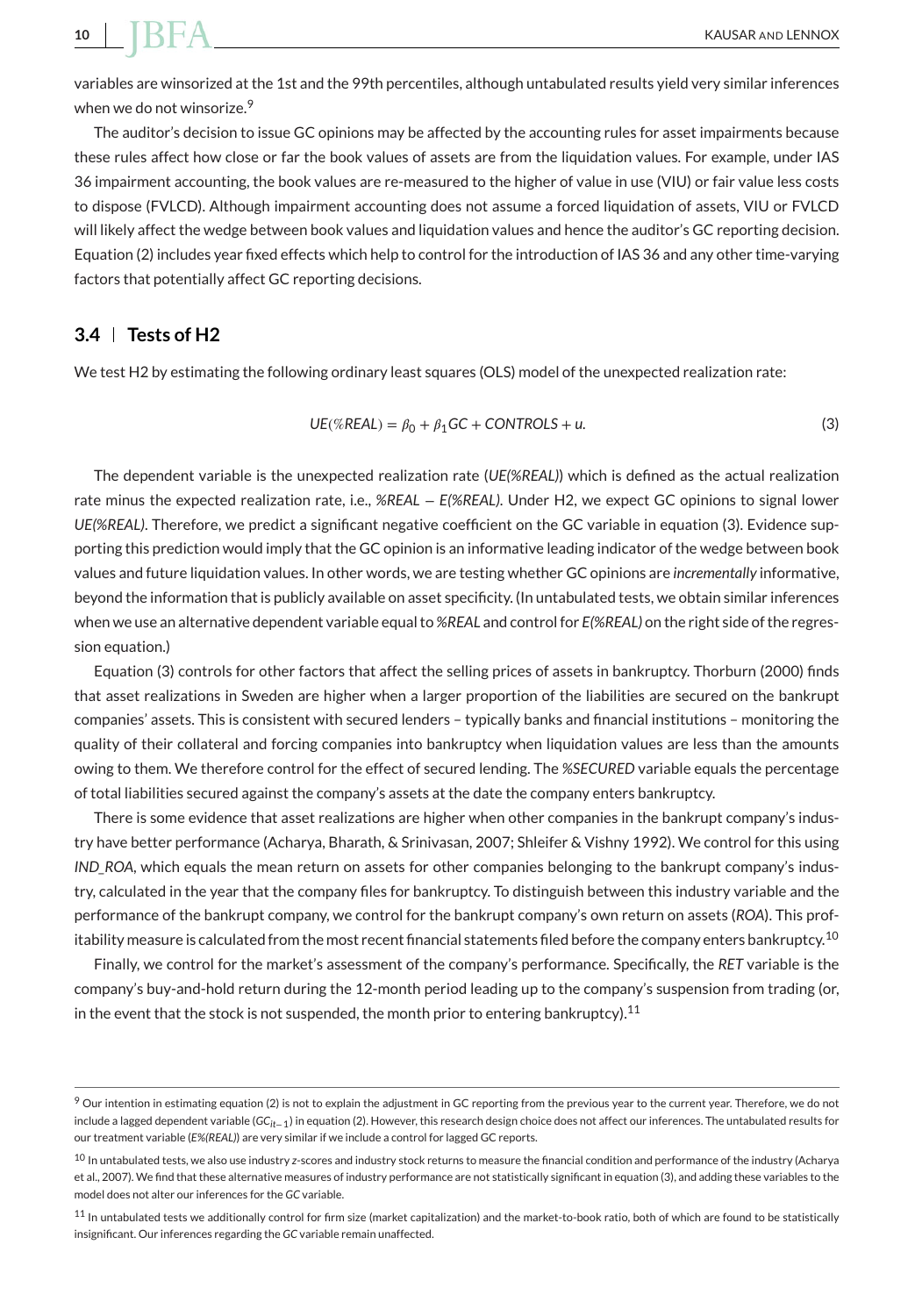#### **4 RESULTS**

#### **4.1 The sample of bankrupt companies**

To test H2, we require data on the book values of assets as of the date that the company enters bankruptcy and the realized values of the same assets after they are sold. These data are unavailable in most countries but are publicly available in the UK. Therefore, our tests of H2 are conducted on bankrupt UK companies. In the UK, the insolvency practitioner works with the company's former management to prepare a statement of affairs that details the book values of assets and liabilities as of the date that the company enters bankruptcy. At the end of the bankruptcy proceedings, the insolvency practitioner prepares a final statement showing how much money was raised from selling the assets. Both the statement of affairs and the final report are filed at Companies House where they are made publicly available. We exploit this information to measure both the book values and the realized values of assets sold in bankruptcy.<sup>12</sup>

Our tests of H2 are undertaken using publicly traded UK companies that enter bankruptcy between 1994 and 2008. We begin in 1994 because the statements of affairs and the reports of insolvency practitioners are not available in electronic format before this date. We end in 2008 because bankruptcies in the UK can take several years to complete and we require the bankruptcy process to be completed in order to measure the final proceeds from asset sales.

Many of the bankrupt companies in our sample are corporate groups. Because bankruptcy filings are unavailable for subsidiaries located outside of the UK, we restrict our sample to groups whose subsidiaries are all located in the UK. We require the availability of the statements of affairs and the insolvency practitioners' final reports for all bankrupt subsidiaries belonging to a group. Using the statements of affairs of each subsidiary, we eliminate all intercompany assets and liabilities in order to arrive at the consolidated assets and liabilities for the group as a whole. After imposing these sample restrictions, we are left with 120 bankrupt groups. (The Appendix provides further information on the data sources and the construction of the variables.)

Panel A of Table 1 provides descriptive statistics. The mean book value of total assets (*BOOK*) at the date of bankruptcy is £8.335 million. By the end of bankruptcy, the mean liquidation value of total assets (*LIQ*) is £3.901 million. Therefore, the proceeds from asset sales are considerably less than the book values of the same assets. This is consistent with the GC basis causing a lack of conservatism in the balance sheet. The realization rate (*%REAL* = *LIQ*/*BOOK*) measures the magnitude of the wedge between liquidation values and book values. The mean (median) values of *%REAL* are 0.531 (0.418), confirming that liquidation values are typically one half the level of book values. The descriptive statistics for each asset category reveal that 14.0% of assets are land and property, 8.5% are intangibles, 27.2% are other fixed assets, 11.9% are inventory, and 38.5% are other non-cash current assets.

#### **4.2 Estimating the realization rates of different categories of assets**

The OLS results for equation (1) are reported in Panel B of Table 1. The coefficients indicate that land and property are disposed of for £0.884 per £1.000 of book value, intangibles for £0.089, other fixed assets for £0.451, inventory for £0.477, and other non-cash current assets for £0.572. The realization rate for land and property (88.4%) is significantly higher than the realization rate for intangibles (8.9%) (*p*-value*<*0.001) and other fixed assets (45.1%) (*p*-value=0.053). The realization rate for intangibles (8.9%) is significantly lower than the realization rate for other fixed assets (45.1%)

 $12$  Under the UK bankruptcy code, a court-appointed insolvency practitioner takes control of the company once it files for bankruptcy and the company's former management ceases to have any control. The bankrupt company is run by an insolvency practitioner who works on behalf of the company's creditors. The key objective of the insolvency practitioner is to realize the assets of the company quickly and efficiently, and distribute the proceeds to creditors according to the priority of their claims. The UK's bankruptcy process is similar to some European countries such as Sweden in the sense that it always results in the company's assets being sold (e.g., Thorburn, 2000), but it is somewhat different from the bankruptcy system of the US. In the US, deviations from absolute priority are common, managers typically retain control even after the company enters into Chapter 11, and the court-administered bankruptcy process can be lengthy (e.g., Bris, Welch, & Zhu, 2006; Djankov, Hart, McLiesh, & Shleifer, 2008; Franks, Nyborg, & Torous, 1996). In contrast, the UK bankruptcy code adheres strictly to the priority of claims, it is administered by an insolvency practitioner who is appointed by the company's creditors, and the bankruptcy process is relatively short. Although the bankruptcy systems are different in the UK and US, our key predictions are the same in both countries because, as discussed in Section 2, both countries have essentially the same auditing standards with respect to reporting on the GC assumption.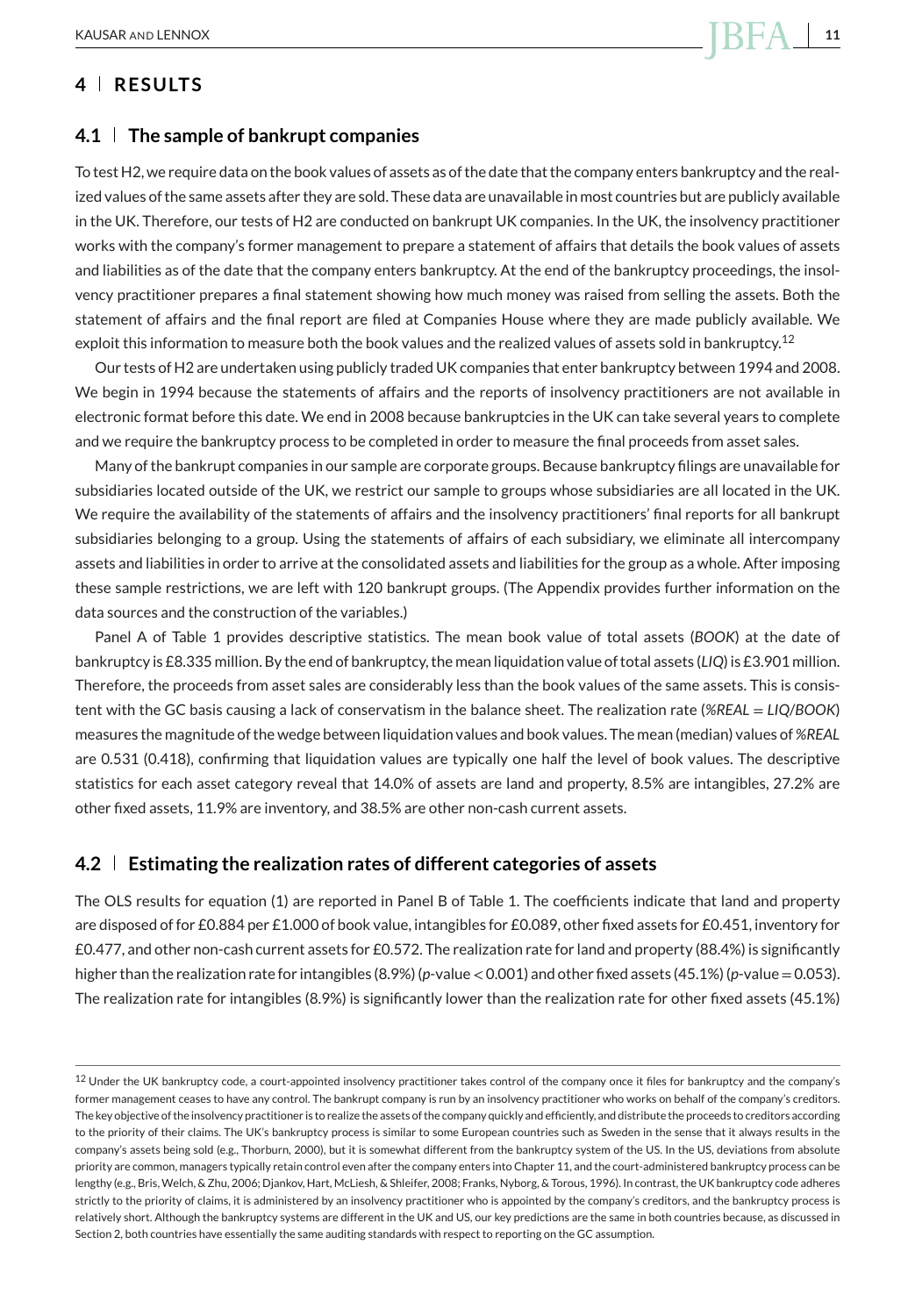(*p*-value = 0.013), inventory (47.7%) (*p*-value = 0.053), and other non-cash current assets (57.2%) (*p*-value = 0.002). The remaining pair-wise comparisons are not statistically significant.

Overall, these results confirm that the liquidation values of assets are typically much smaller than their book values under the GC assumption, and the realization rate for any given asset depends strongly on its specificity. In particular, intangible assets are intrinsically linked to the company and have little value once the company ceases to be a goingconcern, whereas land and property have relatively high realization rates. We use these estimated realization rates to test our first hypothesis, which requires an estimate of a company's overall expected realization rate (*E(%REAL)* in equation (2)). We test H1 in the following sub-section.

#### **4.3 Results for H1**

We estimate the GC model in equation (2) using samples of UK and US companies. The UK and US have similar auditing standards with respect to GC reporting and so we expect that GC opinions play the same economic function in both countries. We choose a sample period of 2000–2009 because GC opinions in the US are covered by Audit Analytics starting in 2000. For the US sample, we obtain financial statement data from Compustat and market data from the Center for Research in Security Prices (CRSP). For the UK sample, financial statement data come from Thomson Financial's Company Analysis database, while market variables are from the London Share Price Database (LSPD). Audit opinions are identified using the Perfect Information database, which provides a web-based search engine of the annual reports of public companies in the UK. This yields 18,257 company-year observations for the UK and 40,699 observations for the US. We estimate robust standard errors that are clustered at the company level because our sample comprises a panel (2000–2009) with repeated observations on each company.

Table 2 presents descriptive statistics for the UK (Panel A) and the US (Panel B). We find that 4.3% of UK companies receive GC opinions, compared with 16.9% in the US. These GC frequencies are consistent with prior studies of GC reporting in the two countries (e.g., Lennox, 2000; Reichelt & Wang, 2010). In line with the differences in GC frequencies in the two countries, the percentage of companies going bankrupt is lower in the UK (0.9%) than in the US (1.4%). The mean expected realization rate (*E(%REAL)*) is 52.4% in the UK and 56.1% in the US. Compared with the US, companies in the UK tend to be smaller (*Ln(TA)*), have lower leverage (*LEV*), are less likely to be audited by the Big 4 (*BIG*), and are more likely to have returns data available (*D*).

The regression results for equation (2) are reported in Table 3. Panel A shows results for the UK sample while Panel B shows results for the US sample. In both panels, the first columns report the results from estimating the GC reporting models on the full samples. The coefficients on the expected realization rate (*E(%REAL)*) are significant in the expected direction. For instance, in column (1) of Panel A (UK companies) the coefficient on *E(%REAL)* is −1.25 with a *z*-stat of −4.04 (*p*-value *<* 0.01). Similarly, the *E(%REAL)* variable has a coefficient of −1.96 (*z*-stat = −9.78; *p <* 0.01) in column (1) of Panel B (US companies). These results imply that auditors in the UK and US are more likely to issue GC opinions when companies have low *E(%REAL)* ratios. This is consistent with our prediction in H1 that auditors issue GC opinions when the realization rates of assets are expected to be low.<sup>13</sup>

Our prediction for H1 is made only for companies that are financially distressed. For companies that are financially healthy, there is expected to be a very low risk of bankruptcy and so the expected realization rate is not expected to be an important factor influencing the auditor's decision to issue a GC opinion. Consequently, we re-estimate the GC reporting models separately for distressed and non-distressed companies. Consistent with prior research (e.g., Lim &

<sup>&</sup>lt;sup>13</sup> We assess the robustness of our results by measuring the expected realization rate in two alternative ways. First, land and property values are sometimes not disclosed separately from other fixed assets in the balance sheet. Therefore, we examine whether our results hold when land and property are included within the other fixed assets category. Specifically, we calculate an alternative estimate of *E(%REAL)* by regressing the observed realization rate (*%REAL*) on four rather than five asset categories: namely, the intangibility ratio (*%INTANG*), the other fixed assets ratio (*%OFA*), the inventory ratio (*%INVEN*), and other current assets (*%OCA*). Using this approach, we obtain estimated realization rates of 8.2% for intangibles, 61.1% for other fixed assets, 49.1% for inventory, and 55.6% for other current assets. Second, because our *E(%REAL)* measure is constructed using UK data and our tests of H1 are conducted on both UK and US companies, we construct an alternative measure of a company's expected realization rate using the coefficient estimates reported in the US study of Berger et al. (1996). In untabulated regressions, we find similar results using both of these alternative measures of *E(%REAL)*. The coefficients on each *E(%REAL)* variable are all negative and statistically significant at the *p <* 0.01 level.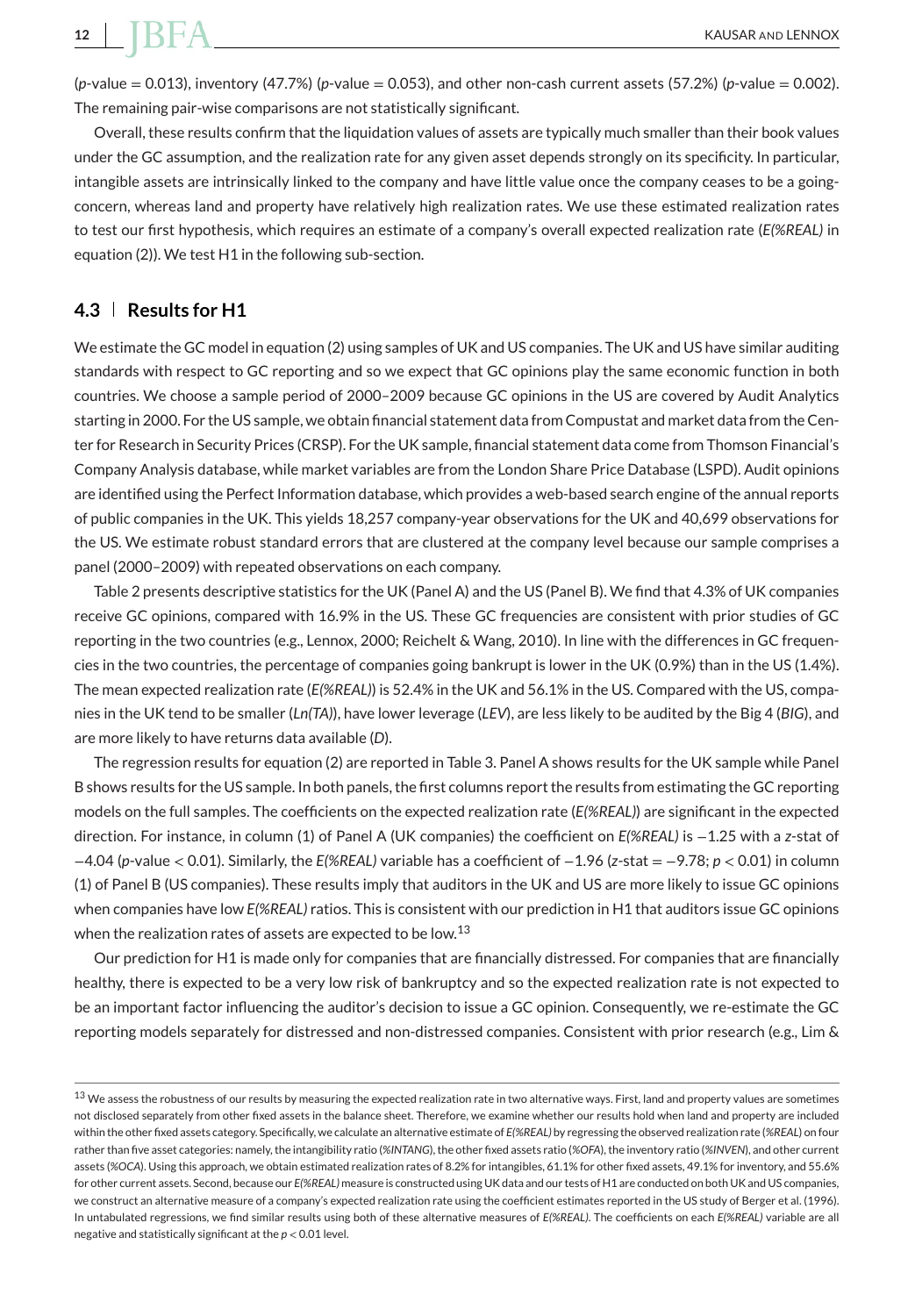#### **TABLE 2** Descriptive statistics of sample companies in the UK and US (2000–2009)

| Variable                            | Mean     | St. Dev. | p25      | p50      | p75      |
|-------------------------------------|----------|----------|----------|----------|----------|
| Panel A: UK Sample ( $N = 18,257$ ) |          |          |          |          |          |
| GC                                  | 0.043    | 0.203    | 0.000    | 0.000    | 0.000    |
| <b>BANKRUPTCY</b>                   | 0.009    | 0.093    | 0.000    | 0.000    | 0.000    |
| E(%REAL)                            | 0.524    | 0.189    | 0.410    | 0.515    | 0.626    |
| Ln(TA)                              | 3.578    | 2.494    | 1.921    | 3.461    | 5.122    |
| LEV                                 | 0.541    | 0.373    | 0.291    | 0.508    | 0.699    |
| <b>ROA</b>                          | $-0.044$ | 0.239    | $-0.090$ | 0.027    | 0.086    |
| LOSS                                | 0.356    | 0.479    | 0.000    | 0.000    | 1.000    |
| OPCF                                | $-0.043$ | 0.381    | $-0.071$ | 0.051    | 0.126    |
| <b>LIQUIDITY</b>                    | 3.251    | 6.016    | 0.940    | 1.422    | 2.567    |
| <b>ZSCORE</b>                       | 0.333    | 0.246    | 0.187    | 0.228    | 0.373    |
| <b>INVESTMENT</b>                   | 0.031    | 0.148    | 0.000    | 0.000    | 0.000    |
| <b>FINANCE</b>                      | 0.327    | 0.469    | 0.000    | 0.000    | 1.000    |
| <b>ACCRUALS</b>                     | $-0.169$ | 0.616    | $-0.136$ | 0.012    | 0.063    |
| BIG                                 | 0.512    | 0.500    | 0.000    | 1.000    | 1.000    |
| D                                   | 0.820    | 0.384    | 1.000    | 1.000    | 1.000    |
| FISCAL_RET                          | 0.022    | 0.572    | $-0.349$ | $-0.015$ | 0.261    |
| STDEV_RET                           | 0.504    | 0.269    | 0.317    | 0.459    | 0.669    |
| AGE                                 | 1.934    | 1.268    | 1.099    | 1.946    | 2.944    |
| <b>BETA</b>                         | 0.738    | 0.437    | 0.512    | 0.898    | 1.035    |
| Panel B: US Sample ( $N = 40,699$ ) |          |          |          |          |          |
| GC                                  | 0.169    | 0.375    | 0.000    | 0.000    | 0.000    |
| <b>BANKRUPTCY</b>                   | 0.014    | 0.116    | 0.000    | 0.000    | 0.000    |
| $E(\%REAL)$                         | 0.561    | 0.179    | 0.451    | 0.529    | 0.663    |
| Ln(TA)                              | 4.411    | 2.779    | 2.823    | 4.654    | 6.314    |
| LEV                                 | 0.712    | 0.781    | 0.283    | 0.504    | 0.765    |
| <b>ROA</b>                          | $-0.216$ | 0.485    | $-0.272$ | 0.000    | 0.060    |
| LOSS                                | 0.500    | 0.500    | 0.000    | 1.000    | 1.000    |
| OPCF                                | $-0.189$ | 0.799    | $-0.115$ | 0.044    | 0.115    |
| <b>LIQUIDITY</b>                    | 3.044    | 4.272    | 1.102    | 1.874    | 3.252    |
| <b>ZSCORE</b>                       | 0.237    | 0.338    | 0.026    | 0.066    | 0.255    |
| <b>INVESTMENT</b>                   | 0.161    | 0.236    | 0.000    | 0.037    | 0.237    |
| <b>FINANCE</b>                      | 0.217    | 0.412    | 0.000    | 0.000    | 0.000    |
| <b>ACCRUALS</b>                     | $-0.345$ | 1.183    | $-0.165$ | $-0.067$ | $-0.016$ |
| BIG                                 | 0.642    | 0.479    | 0.000    | 1.000    | 1.000    |
| D                                   | 0.665    | 0.472    | 0.000    | 1.000    | 1.000    |
| FISCAL_RET                          | 0.151    | 1.009    | $-0.334$ | $-0.002$ | 0.354    |
| STDEV_RET                           | 0.677    | 0.437    | 0.392    | 0.571    | 0.849    |
| AGE                                 | 2.325    | 0.985    | 1.792    | 2.398    | 2.996    |

(Continues)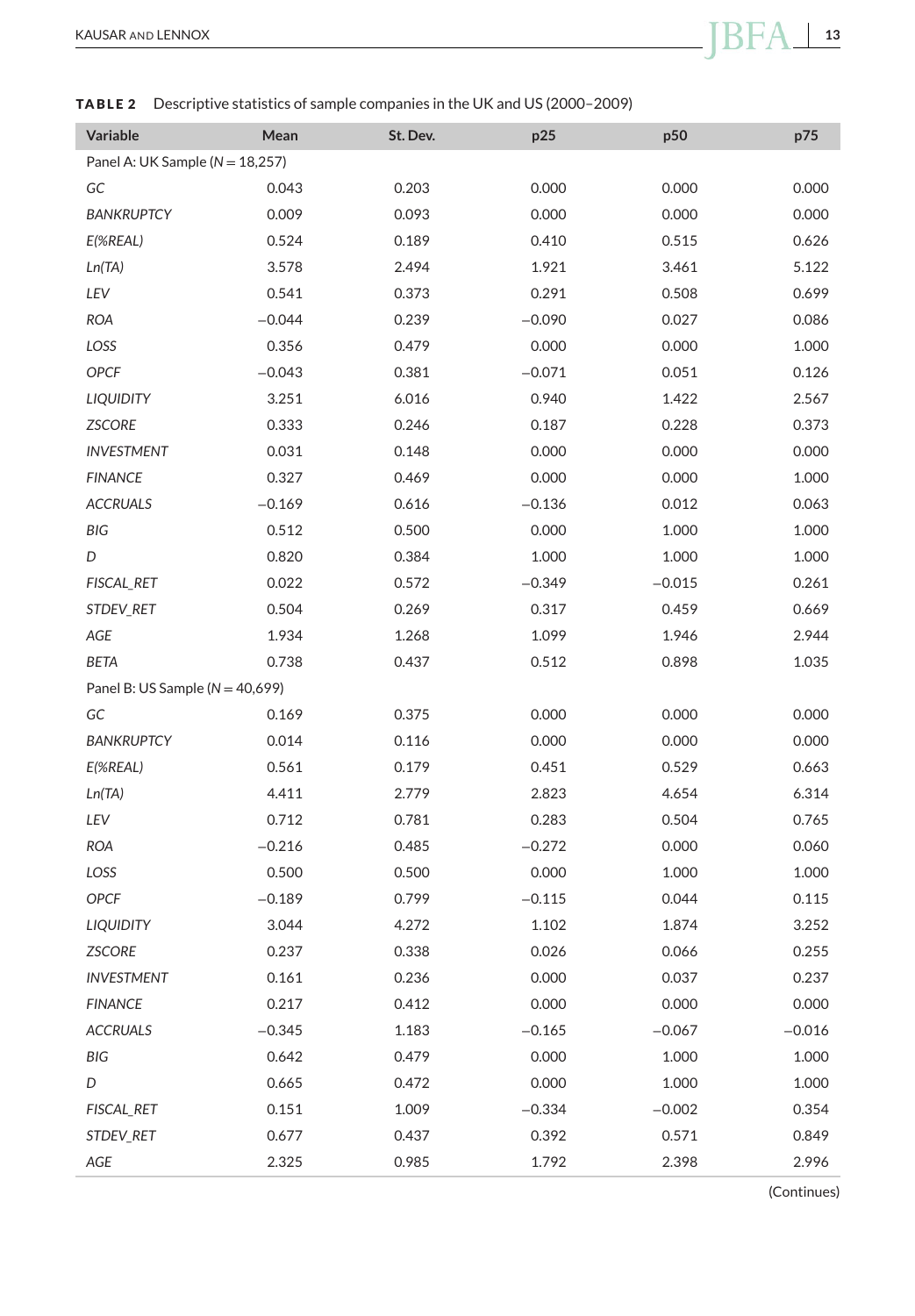#### **TABLE 2** (Continued)

| <b>Variable</b>                   | Mean  | St. Dev. | p25   | p <sub>50</sub> | p75   |
|-----------------------------------|-------|----------|-------|-----------------|-------|
| Panel B: US Sample $(N = 40,699)$ |       |          |       |                 |       |
| <b>BETA</b>                       | 1.277 | 1.090    | 0.521 | 1.809           | 1.809 |

*Notes*: *GC* = 1 if the auditor issues a going-concern opinion, and 0 otherwise.

*E(%REAL)* = The expected realization rate of the company's assets in the event of bankruptcy. The expected realization rate is calculated using the coefficient estimates in Panel B of Table 1 and with a weighting of one on cash and cash equivalents. That is,  $E(\%REAL) = (0.884 \times$  Land and property + 0.089  $\times$  Intangible assets + 0.451  $\times$  Other fixed assets + 0.477  $\times$  Inventory + 1.000  $\times$  Cash and cash equivalents + 0.572  $\times$  Other current assets), divided by total assets.

*BANKRUPTCY* = 1 if the company files for bankruptcy within fifteen months of the company's fiscal year-end date, and 0 otherwise.

*Ln(TA)* = Natural log of total assets.

*LEV* = Total liabilities, divided by total assets.

*ROA* = Profit before tax and exceptional and extraordinary items, divided by total assets.

*LOSS* = 1 if the previous year's *ROA* is negative, and 0 otherwise.

*OPCF* = Operating cash flows, divided by total assets.

*LIQUIDITY* = Current assets divided by current liabilities.

*ZSCORE* = Probability of bankruptcy based on Zmijewski's (1984) model.

*INVESTMENT* = Short- and long-term investment securities.

*FINANCE* = An indicator variable equal to 1 when there is an increase of 20% or more in company long-term debt or common equity in the subsequent year.

*ACCRUALS* = Net income minus cash flows from operations deflated by total assets.

*BIG* = 1 if the auditor is Big N firm, and 0 otherwise.

 $D = 1$  if returns data are available, and 0 otherwise.

*FISCAL\_RET* = Buy-and-hold raw return over the fiscal year.

*STDEV\_RET* = Standard deviation of returns over the fiscal year.

*AGE* = Natural logarithm of the number of years since the company was listed on a stock exchange.

*BETA* = Firm beta measured using the market model over the fiscal year.

To mitigate outlier problems, the unbounded continuous variables are winsorized at the 1st and the 99th percentiles.

Tan, 2008; Reichelt & Wang, 2010; Reynolds & Francis, 2000), we classify a company as being financially distressed if it reports negative cash flows in the current year. (Untabulated tests indicate that our results are robust if we partition the sample using alternative measures of financial distress such as companies with negative net income or companies with a high probability of bankruptcy based on *ZSCORE*.). Results for the distressed samples are reported in column (2) while results for the non-distressed samples are reported in column (3).

Consistent with H1, we find that our results are driven by the distressed companies in our samples. The results for UK companies in Panel A of Table 3 show that the *E(%REAL)* coefficient is −1.45 and highly significant in the distressed sample (*z*-stat. = −4.41), whereas it is insignificantly different from zero in the non-distressed sample (coeff. = −0.11; *z*-stat. = −0.16). Similar results are found for US companies in Panel B of Table 3. The *E(%REAL)* coefficient is −2.44 and highly significant in the distressed sample (*z*-stat. = −11.50), whereas it is close to zero and insignificant in the nondistressed sample (coeff. = −0.07; *z*-stat. = −0.16). Thus, the expected realization rate matters for companies that face a significant risk of bankruptcy but not for companies that appear to be financially healthy.

The coefficients for the control variables have the predicted signs and are consistent with prior research. Most of the control variables are statistically significant. In particular, a GC opinion is more likely to be issued when a company has higher leverage (*LEVERAGE*), losses in the previous year (*LOSS*), is financially distressed (*ZSCORE*), has a non-Big N audit firm (*BIG*), and when a company has lower returns (*D* × *FISCAL\_RET*) or higher return volatility (*D* × *STDEV\_RET*).<sup>14</sup>

<sup>14</sup> In untabulated tests, we control for unobservable company-specific characteristics by estimating the GC reporting models using a fixed effects logit specification. We continue to find significant negative coefficients on the *E(%REAL)* variable in these fixed effects models. A limitation of the fixed effects specification is that it requires variation over time in the GC dependent variable for each company in the sample. This means that the fixed effects model discards all yearly observations in which a company receives clean audit opinions in every sample year or receives GC opinions in every sample year. The sample sizes in the fixed effects models are therefore much smaller than the samples used in Table 3.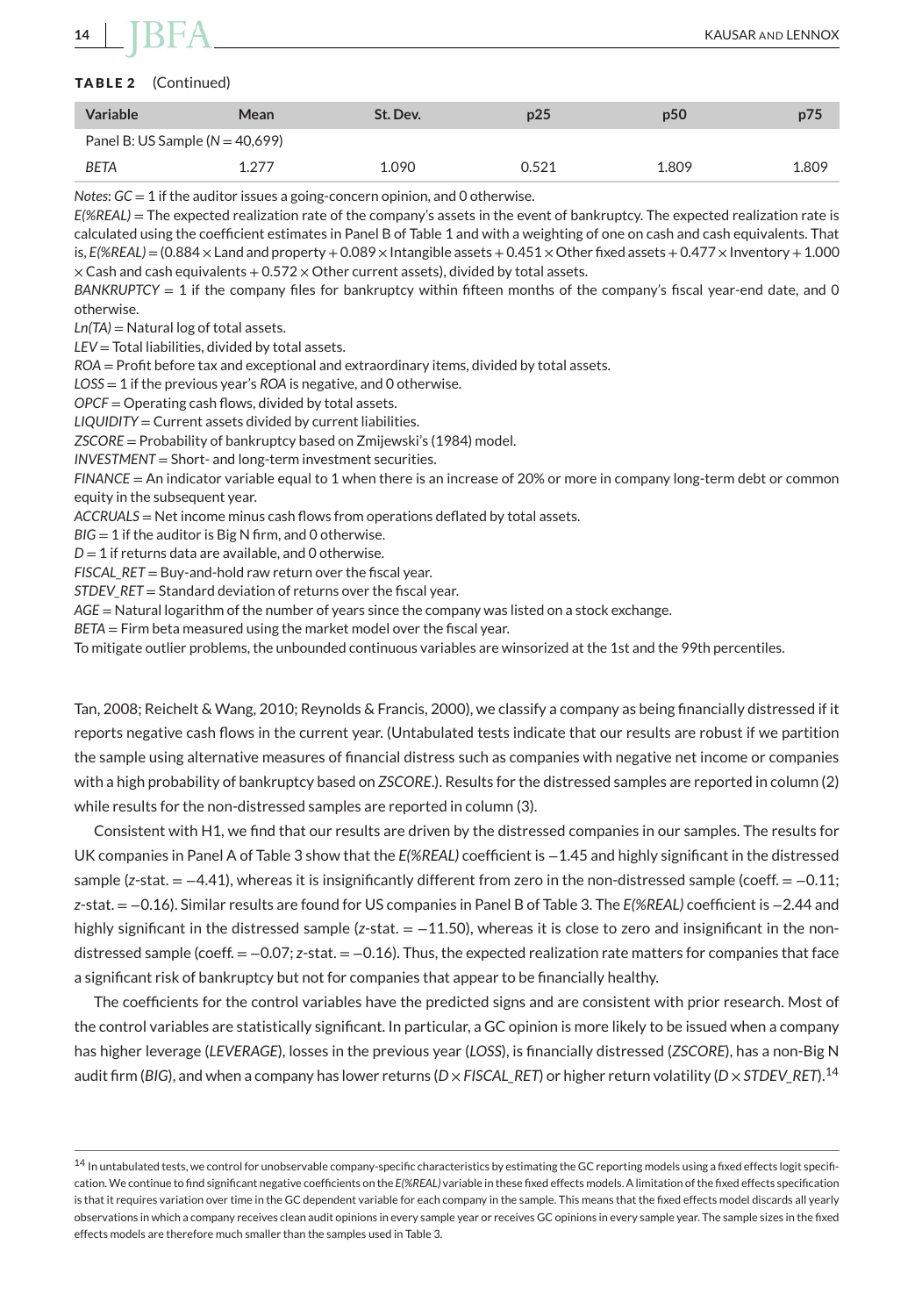#### **Panel A: UK Companies**

|                       |          | <b>Full sample</b> |          | <b>Distressed</b>    | Non-distressed |                       |
|-----------------------|----------|--------------------|----------|----------------------|----------------|-----------------------|
|                       | Coeff.   | z-stat             | Coeff.   | z-stat               | Coeff.         | z-stat                |
| E(%REAL)              | $-1.254$ | $-4.04***$         | $-1.447$ | $-4.41***$           | $-0.111$       | $-0.16$               |
| Ln(TA)                | $-0.090$ | $-2.73***$         | $-0.002$ | $-0.05$              | $-0.161$       | $-2.38$ **            |
| LEV                   | 0.421    | $4.58***$          | 0.309    | $3.29***$            | 0.956          | $3.62***$             |
| <b>ROA</b>            | 0.121    | 0.85               | $-0.039$ | $-0.24$              | 0.200          | 0.57                  |
| LOSS                  | 0.981    | $7.19***$          | 0.553    | $3.72***$            | 0.799          | $3.93***$             |
| <b>OPCF</b>           | $-0.116$ | $-0.86$            | $-0.110$ | $-0.65$              | $-1.716$       | $-1.66$ <sup>*</sup>  |
| <b>LIQUIDITY</b>      | $-0.021$ | $-1.38$            | $-0.020$ | $-1.35$              | $-0.143$       | $-1.22$               |
| <b>ZSCORE</b>         | 2.356    | $9.84***$          | 1.867    | $6.79***$            | 3.410          | $5.84***$             |
| <b>INVESTMENT</b>     | 0.071    | 0.13               | $-0.124$ | $-0.20$              | $-0.030$       | $-0.04$               |
| <b>FINANCE</b>        | 0.014    | 0.16               | $-0.046$ | $-0.44$              | 0.045          | 0.28                  |
| <b>ACCRUALS</b>       | 0.164    | $1.70*$            | 0.050    | 0.53                 | 0.842          | $2.28$ **             |
| <b>BIG</b>            | $-0.352$ | $-2.64$ **         | $-0.277$ | $-1.88$ <sup>*</sup> | $-0.504$       | $-2.30$ <sup>**</sup> |
| D                     | 0.734    | $2.18$ **          | 0.955    | $2.75***$            | 0.514          | 0.64                  |
| $D \times FISCAL$ RET | $-0.333$ | $-3.39***$         | $-0.172$ | $-1.77$ <sup>*</sup> | $-0.591$       | $-3.02***$            |
| $D \times$ STDEV RET  | 0.873    | $3.64***$          | 0.570    | $2.08**$             | 1.575          | $4.08***$             |
| $D \times AGE$        | 0.300    | $3.96***$          | 0.334    | $3.86***$            | 0.266          | $2.01$ **             |
| $D \times BETA$       | $-0.236$ | $-0.85$            | $-0.407$ | $-1.26$              | 0.438          | 0.93                  |
| Year dummies          |          | Yes                |          | Yes                  |                | Yes                   |
| Industry dummies      |          | Yes                |          | Yes                  |                | Yes                   |
| Pseudo $R^2$          |          | 21.59%             |          | 15.71%               |                | 23.24%                |
| Obs.                  |          | 18,257             |          | 6,641                |                | 11,616                |

#### **Panel B: US Companies**

|                       | $\mathbf{1}$       |                      | $\overline{2}$ |                   | 3        |                       |  |
|-----------------------|--------------------|----------------------|----------------|-------------------|----------|-----------------------|--|
|                       | <b>Full sample</b> |                      |                | <b>Distressed</b> |          | Non-distressed        |  |
|                       | Coeff.             | z-stat               | Coeff.         | z-stat            | Coeff.   | z-stat                |  |
| $E(\%REAL)$           | $-1.959$           | $-9.78$ ***          | $-2.445$       | $-11.50***$       | $-0.072$ | $-0.16$               |  |
| Ln(TA)                | $-0.264$           | $-11.92***$          | $-0.247$       | $-9.67***$        | $-0.204$ | $-5.58$ ***           |  |
| LEV                   | 0.085              | $3.89***$            | 0.069          | $3.15***$         | 0.192    | $2.92***$             |  |
| <b>ROA</b>            | $-0.245$           | $-2.38$ **           | $-0.139$       | $-1.20$           | $-0.548$ | $-2.53$ **            |  |
| LOSS                  | 0.956              | $16.10***$           | 0.571          | $7.24***$         | 0.974    | $10.77***$            |  |
| <b>OPCF</b>           | $-0.165$           | $-3.37***$           | $-0.189$       | $-3.62$ ***       | $-1.082$ | $-2.14$ <sup>**</sup> |  |
| <b>LIQUIDITY</b>      | $-0.016$           | $-1.47$              | $-0.015$       | $-1.37$           | $-0.039$ | $-1.12$               |  |
| <b>ZSCORE</b>         | 2.376              | $18.17***$           | 2.151          | 14.65***          | 2.610    | $11.18***$            |  |
| <b>INVESTMENT</b>     | $-0.772$           | $-3.65***$           | $-0.661$       | $-3.09***$        | $-2.598$ | $-3.24***$            |  |
| <b>FINANCE</b>        | $-0.142$           | $-1.75$ <sup>*</sup> | $-0.308$       | $-3.23$ ***       | 0.298    | $2.15$ **             |  |
| <b>ACCRUALS</b>       | 0.052              | $1.91$ <sup>*</sup>  | 0.004          | 0.13              | 0.129    | 1.60                  |  |
| <b>BIG</b>            | $-0.251$           | $-3.50***$           | $-0.113$       | $-1.41$           | $-0.389$ | $-2.98***$            |  |
| D                     | $-1.624$           | $-9.93***$           | $-1.251$       | $-6.11***$        | $-1.973$ | $-8.47***$            |  |
| $D \times$ FISCAL RET | $-0.392$           | $-5.06$ ***          | $-0.326$       | $-4.18***$        | $-0.336$ | $-2.10$ <sup>**</sup> |  |

(Continues)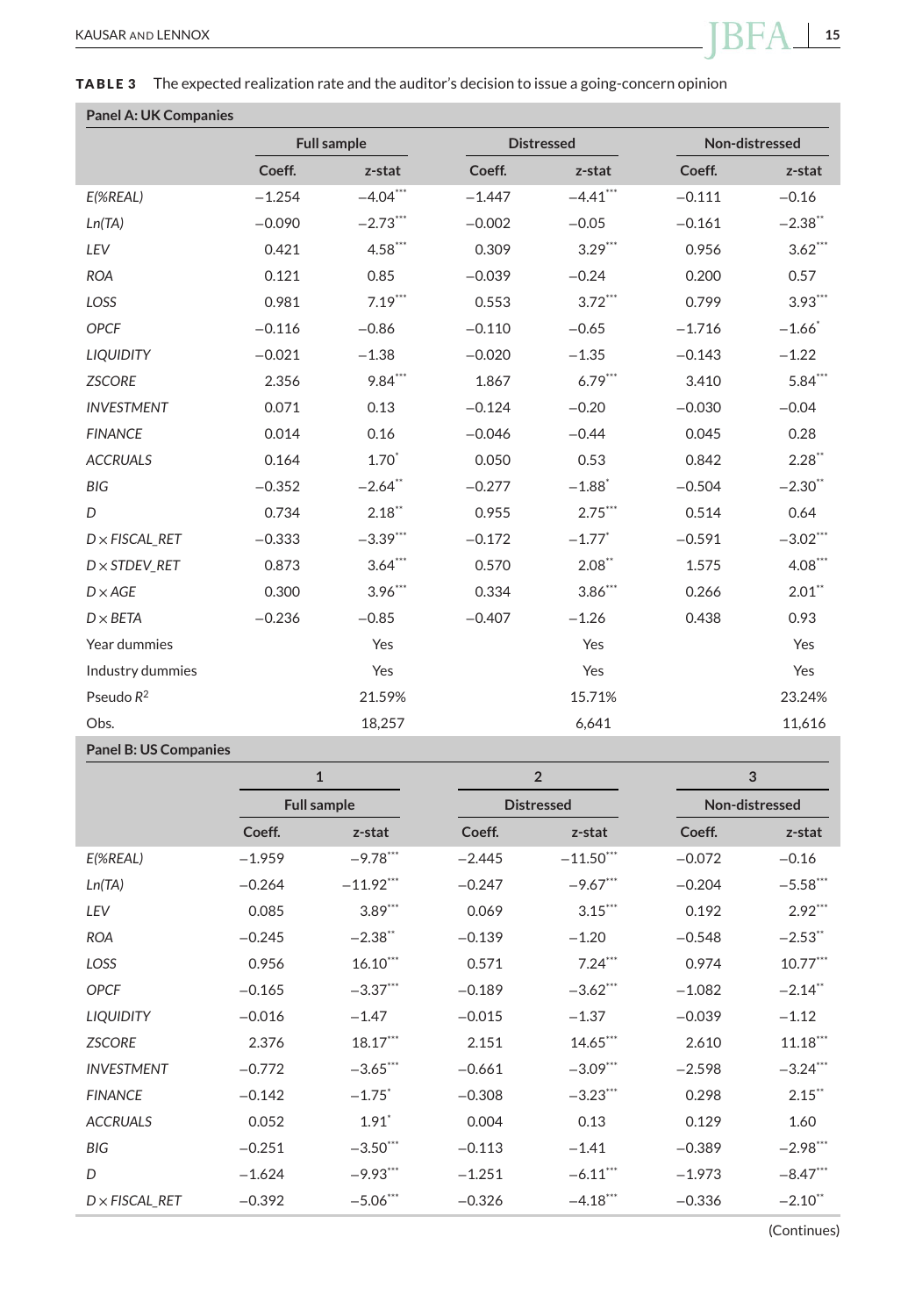#### **TABLE 3** (Continued)

#### **Panel B: US Companies**

| $\mathbf{1}$       |           | $\overline{2}$    |           | 3              |           |
|--------------------|-----------|-------------------|-----------|----------------|-----------|
| <b>Full sample</b> |           | <b>Distressed</b> |           | Non-distressed |           |
| Coeff.             | z-stat    | Coeff.            | z-stat    | Coeff.         | z-stat    |
| 0.763              | $6.29***$ | 0.512             | $3.37***$ | 1.067          | $8.50***$ |
| 0.019              | 0.59      | $-0.004$          | $-0.11$   | 0.072          | 1.36      |
| 0.045              | 1.44      | 0.037             | 1.11      | $-0.007$       | $-0.12$   |
|                    | Yes       |                   | Yes       |                | Yes       |
|                    | Yes       |                   | Yes       |                | Yes       |
|                    |           |                   | 44.64%    |                | 45.65%    |
|                    |           |                   | 15,616    |                | 25,083    |
|                    |           | 54.01%<br>40.699  |           |                |           |

 $Notes: Prob(GC = 1) = F(\delta_0 + \delta_1 E(\% REAL) + \text{CONTROLS} + \varepsilon).$  (2)

The models of going-concern audit reporting are estimated using logistic regression. The standard errors are adjusted for heteroskedasticity and for clustering on each company as there are multiple yearly observations relating to a given company. *Z*-statistics are reported in parentheses.

*GC* = 1 if the auditor issues a going-concern opinion, and 0 otherwise.

*E(%REAL)* = the expected realization rate of the company's assets in the event of bankruptcy. The expected realization rate is calculated using the coefficient estimates in Panel B of Table 1 and with a weighting of one on cash and cash equivalents. That is,  $E(X|E|E| = (0.884 \times 1)$  and and property + 0.089  $\times$  Intangible assets + 0.451  $\times$  Other fixed assets + 0.477  $\times$  Inventory + 1.000  $\times$  Cash and cash equivalents + 0.572  $\times$  Other current assets), divided by total assets.

*Ln(TA)* = Natural log of total assets.

*LEV* = Total liabilities, divided by total assets.

*ROA* = Profit before tax and exceptional and extraordinary items, divided by total assets.

*LOSS* = 1 if the previous year's *ROA* is negative, and 0 otherwise.

*OPCF* = Operating cash flows, divided by total assets.

*LIQUIDITY* = Current assets divided by current liabilities.

*ZSCORE* = Probability of bankruptcy based on Zmijewski's (1984) model.

*INVESTMENT* = Short- and long-term investment securities.

*FINANCE* = An indicator variable equal to 1 when there is an increase of 20% or more in company long-term debt or common equity in the subsequent year.

*ACCRUALS* = Net income minus cash flows from operations deflated by total assets.

*BIG* = 1 if the auditor is Big N firm, and 0 otherwise.

 $D = 1$  if returns data are available, and 0 otherwise.

*FISCAL\_RET* = Buy-and-hold raw return over the fiscal year.

*STDEV\_RET* = Standard deviation of returns over the fiscal year.

*AGE* = Natural logarithm of the number of years since the company was listed on a stock exchange.

*BETA* = Firm beta measured using the market model over the fiscal year.

\*, \*\*, \*\*\* = statistically significant at the 10%, 5%, 1% level (two-tailed).

#### **4.4 Is the expected realization rate simply a proxy for a company's bankruptcy risk?**

A natural question to ask is whether the *E(%REAL)* variable in Table 3 is a proxy for the likelihood of bankruptcy rather than the expected outcome of bankruptcy (i.e., the realization rate). Auditors consider not only the likelihood of bankruptcy but also the expected realization rate when they decide whether to issue GC opinions – the latter is the focus of our study. Therefore, it is necessary to rule out the alternative explanation that the *E(%REAL)* variable is actually capturing the likelihood of bankruptcy.

We investigate this by testing whether *E(%REAL)* is a significant predictor of bankruptcy. Specifically, we estimate a bankruptcy prediction model in which the dependent variable (*BANKRUPTCY*) equals one if the company files for bankruptcy within 15 months following its prior fiscal year-end, and zero otherwise. The set of independent variables comprises the expected realization rate (*E(%REAL)*) and all the other financial distress variables used in Table 3 (i.e., *Ln*(TA), *LEV*, *ROA*, *LOSS*, *OPCF*, *LIQUIDITY*, *BIG*, *D, D × FISCAL RET*, and *D × STDEV RET*). These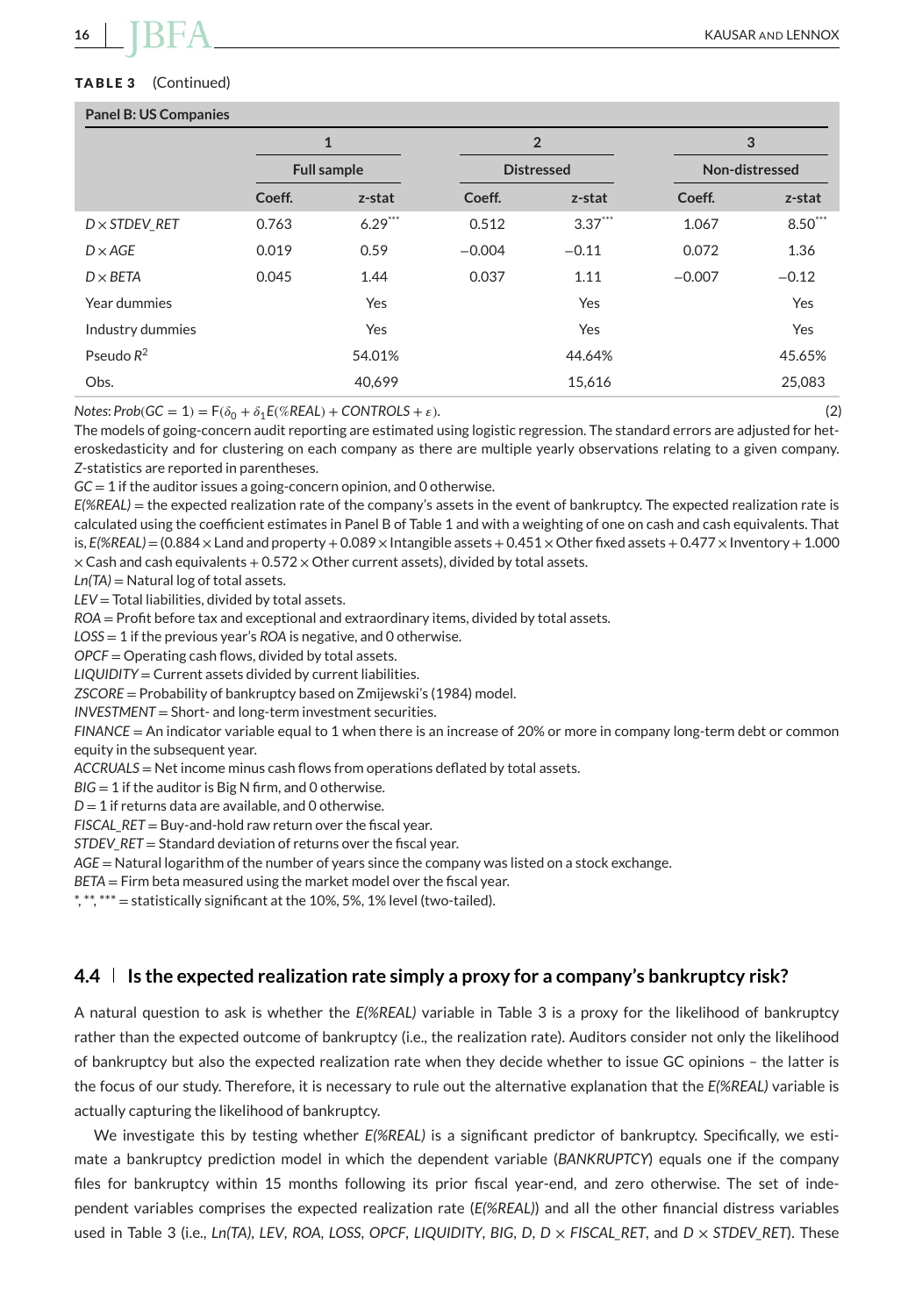variables are the standard covariates in the bankruptcy prediction literature (e.g., Campbell, Hilscher, & Szilagyi, 2008).<sup>15</sup>

*Ex ante*, the sign of the relation between *E(%REAL)* and the likelihood of bankruptcy is unclear. On one hand, a high value of *E(%REAL)* means that a company has more opportunity to generate cash by selling its assets or using its assets as collateral which would help the company to avoid bankruptcy. Thus, there could be a negative relationship between the expected realization rate and the likelihood of bankruptcy. On the other hand, a high value of *E(%REAL)* means that the company is worth relatively more in the liquidation state and so creditors have stronger incentives to file for bankruptcy. Therefore, there could be a positive relationship between the expected realization rate and the likelihood of bankruptcy. Given these alternative arguments, we do not make a prediction for the sign of the coefficient on *E(%REAL)* in the bankruptcy prediction model.

Our motivation for estimating the bankruptcy model is to determine whether the expected realization rate is really capturing the likelihood of bankruptcy. If it is, then the negative association between *E(%REAL)* and GC reporting in Table 3 could be due to companies with high values of *E(%REAL)* being less likely to file for bankruptcy. On the other hand, if we find no relation or a positive relation between *E(%REAL)* and the likelihood of bankruptcy, then this alternative explanation would be unsupported. Thus, an insignificant coefficient or a significant positive coefficient would imply that the negative association between *E(%REAL)* and GC reporting cannot be explained by companies with low expected realization rates having a higher likelihood of bankruptcy.

Results for the bankruptcy prediction model are reported in Table 4. For both the US and UK samples, we find no significant relation between *E(%REAL)* and the likelihood of bankruptcy. This is inconsistent with the expected realization rate being a proxy for bankruptcy risk. Therefore, the evidence does not support the alternative explanation that companies with higher expected realization rates are less likely to receive GC opinions because they are less likely to file for bankruptcy. In untabulated tests, we find similar results when the models in Table 4 are estimated separately for the distressed and non-distressed sub-samples.

In another untabulated test, we include the bankruptcy dummy (*BANKRUPTCY*) as an additional control variable in the GC reporting models in Table 3.<sup>16</sup> In these GC models, we find significant positive coefficients on the *BANKRUPTCY* variable for both the UK and US samples, indicating that soon-to-be-bankrupt companies are more likely to receive GC opinions. More importantly, the inclusion of the *BANKRUPTCY* variable does not change our inferences for H1. The coefficients on the expected realization rate remain negatively and significantly associated with the issuance of GC opinions (*p*-values *<* 0.001). Moreover, the coefficients on the expected realization rate (*E(%REAL)*) are virtually identical, whether or not the *BANKRUPTCY* variable is included in the model of GC reporting. This further supports our argument that the expected realization rate (*E(%REAL)*) is not a proxy for the likelihood of bankruptcy, but instead captures the wedge between the book values and the expected liquidation values of assets.

#### **4.5 Results for H2**

Table 3 has shown that an auditor is less likely to issue a GC opinion to a company whose expected realization rate is relatively high. However, this does not necessarily mean that GC opinions provide *incrementally* useful information about the future realization rate. Under H2, we expect auditors to have private information that is useful for assessing the future realization rate and this private information influences the auditor's decision to issue a GC opinion. Therefore, we expect the issuance of a GC opinion to convey useful information about the future realization rate after adjusting for the expected realization rate. We test this by estimating equation (3).

<sup>&</sup>lt;sup>15</sup> Campbell et al. (2008) show that a reduced form bankruptcy prediction model such as the one we estimate generally performs better than a structural model based on option pricing theory.

<sup>&</sup>lt;sup>16</sup> We do not include BANKRUPTCY in our main tabulated results in Table 3 for two reasons. First, our objective is to explain the auditor's decision to issue a GC opinion using variables that are observable at the time of the audit report. The *BANKRUPTCY* variable is not known at the audit report date as it is only observed *ex post*. Second, the direction of causality between the *BANKRUPTCY* variable and the GC opinion is unclear. On one hand, the issuance of a GC opinion could trigger bankruptcy by becoming a self-fulfilling prophecy. On the other hand, the *BANKRUPTCY* variable could pick up the effects of any financial health characteristics that are not included in the GC model.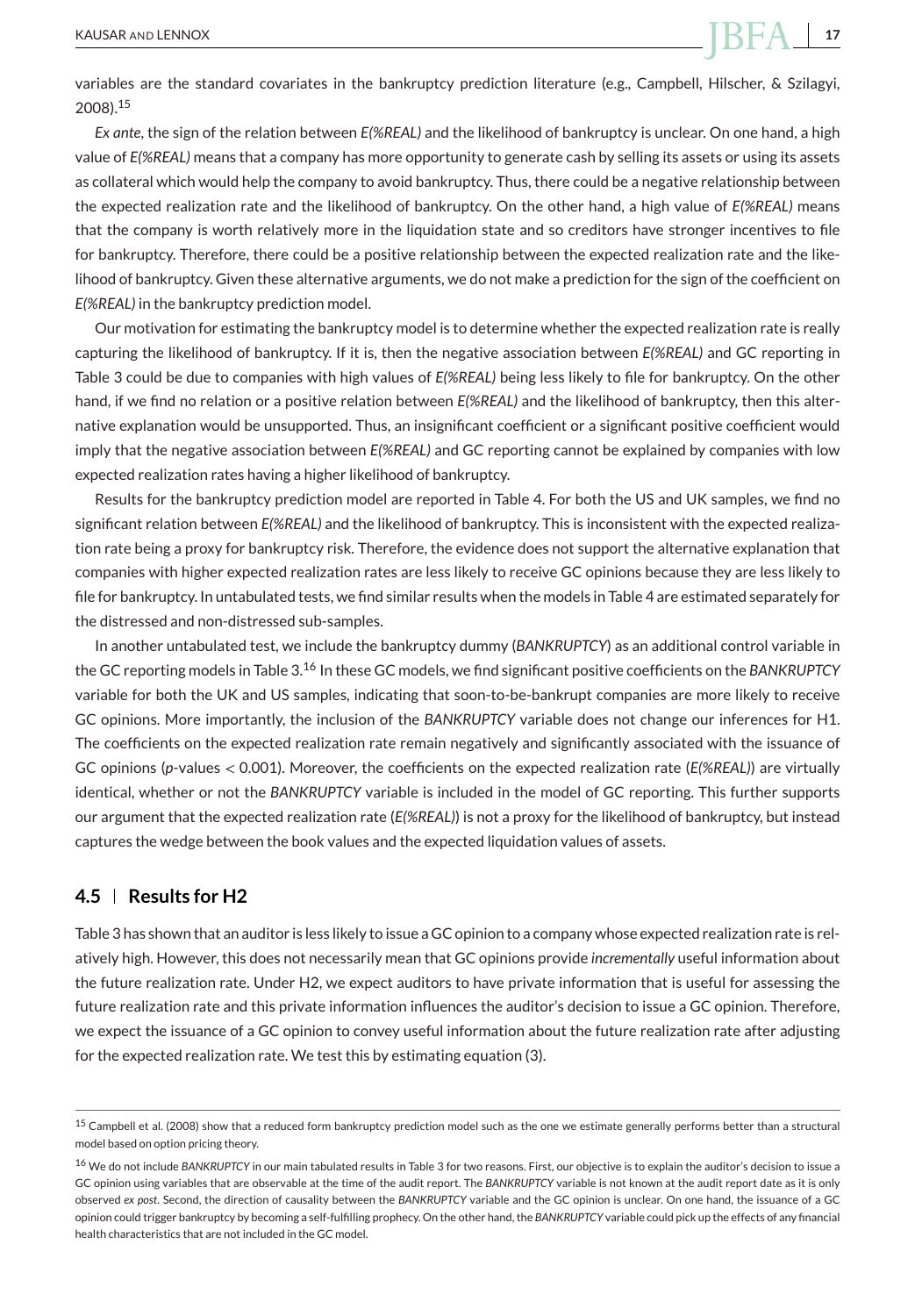|                                  | UK companies ( $N = 18,257$ ) | US companies ( $N = 40,699$ ) |
|----------------------------------|-------------------------------|-------------------------------|
| E(%REAL)                         | $-0.57$                       | $-0.03$                       |
|                                  | $(-1.14)$                     | $(-0.09)$                     |
| Ln(TA)                           | 0.00                          | $0.31***$                     |
|                                  | (0.02)                        | (11.38)                       |
| LEV                              | $0.34$ <sup>*</sup>           | 0.01                          |
|                                  | (1.91)                        | (0.60)                        |
| <b>ROA</b>                       | 0.18                          | $-1.05***$                    |
|                                  | (0.83)                        | $(-9.19)$                     |
| LOSS                             | $1.06***$                     | $1.42***$                     |
|                                  | (4.52)                        | (9.76)                        |
| OPCF                             | $-0.23$                       | $0.17***$                     |
|                                  | $(-0.85)$                     | (2.25)                        |
| <b>LIQUIDITY</b>                 | $-0.28$ ***                   | $-0.58$ ***                   |
|                                  | $(-3.07)$                     | $(-6.06)$                     |
| <b>BIG</b>                       | 0.18                          | 0.23                          |
|                                  | (0.85)                        | (1.55)                        |
| D                                | $2.15***$                     | $-1.30***$                    |
|                                  | (3.38)                        | $(-7.61)$                     |
| $D \times FISCAL$ <sub>RET</sub> | $-0.86$ ***                   | $-1.64$ ***                   |
|                                  | $(-3.39)$                     | $(-6.24)$                     |
| $D \times STDEV\_RET$            | 0.41                          | $0.46***$                     |
|                                  | (1.21)                        | (4.84)                        |
| Year dummies                     | Yes                           | Yes                           |
| Industry dummies                 | Yes                           | Yes                           |
| Pseudo $R^2$                     | 16.30%                        | 21.37%                        |

#### **TABLE 4** The expected realization rate and the company's propensity to file for bankruptcy

*Notes*: *BANKRUPTCY* =  $F(\lambda_0 + \lambda_1 E(\% REAL) + CONTROLS + \varepsilon)$ .

The control variables are the same as those shown in Table 3 (see Table 3 for variable definitions). The bankruptcy models are estimated using logistic regression. The standard errors are adjusted for heteroskedasticity and for clustering on each company as there are multiple yearly observations relating to a given company. *Z*-statistics are reported in parentheses.

*GC* = 1 if the auditor issues a going-concern opinion, and 0 otherwise.

*E(%REAL)* = The expected realization rate of the company's assets in the event of bankruptcy. The expected realization rate is calculated using the coefficient estimates in Panel B of Table 1 and with a weighting of one on cash and cash equivalents (i.e.,  $E$ <sup>(%REAL)</sup> = (0.884  $\times$  Land and property + 0.089  $\times$  Intangible assets + 0.451  $\times$  Other fixed assets + 0.477  $\times$  Inventory + 1.000  $\times$  Cash and cash equivalents + 0.572  $\times$  Other current assets), divided by total assets).

*Ln(TA)* = Natural log of total assets.

*LEV* = Total liabilities, divided by total assets.

*ROA* = Profit before tax and exceptional and extraordinary items, divided by total assets.

*LOSS* = 1 if the previous year's *ROA* is negative, and 0 otherwise.

*OPCF* = Operating cash flows, divided by total assets.

*LIQUIDITY* = Current assets divided by current liabilities.

*BIG* = 1 if the auditor is Big N firm, and 0 otherwise.

*D* = 1 if returns data are available, and 0 otherwise.

*FISCAL\_RET* = Buy-and-hold raw return over the fiscal year.

*STDEV\_RET* = Standard deviation of returns over the fiscal year.

\*, \*\*, \*\*\* = statistically significant at the 10%, 5%, 1% level (two-tailed).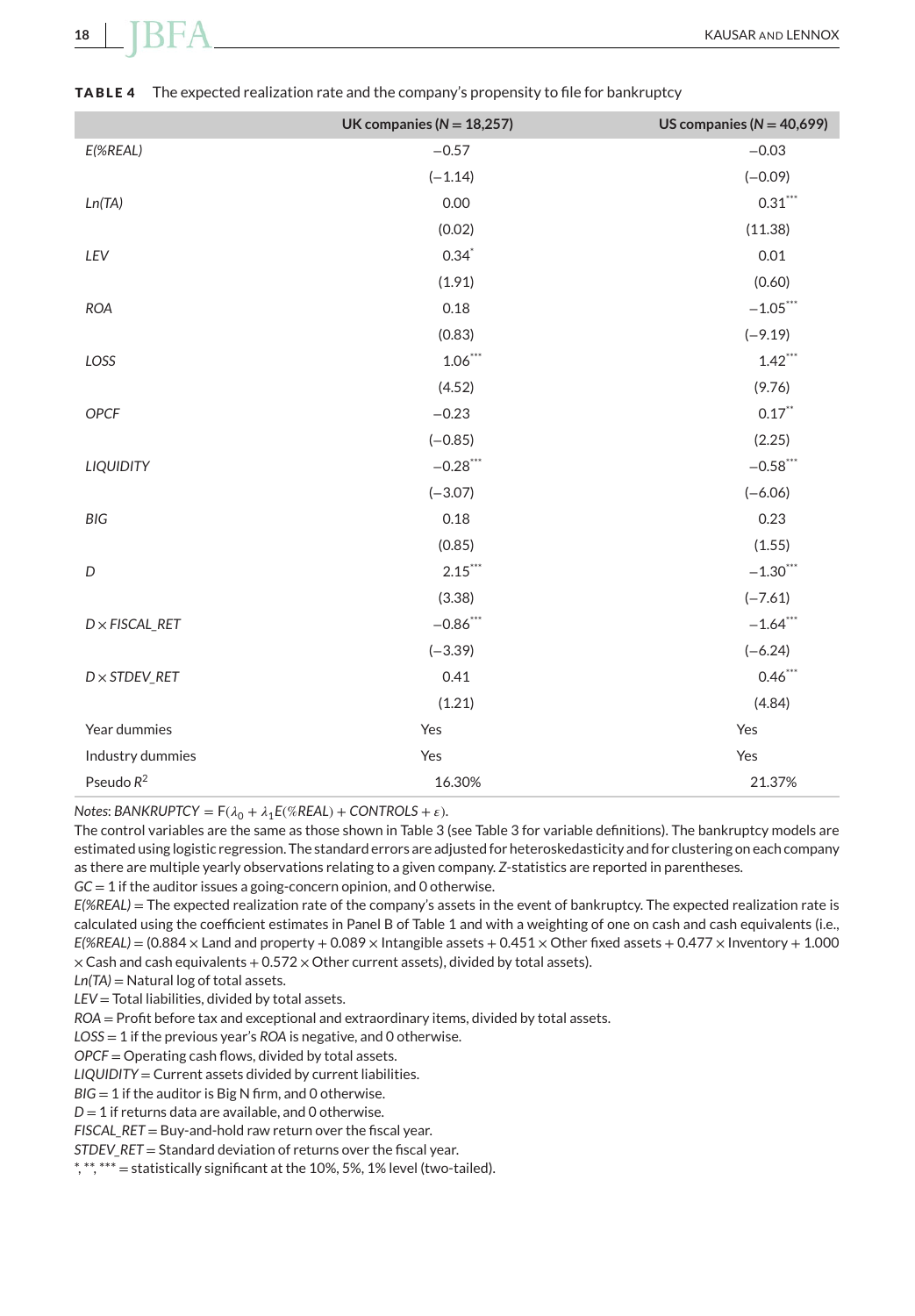Panel A of Table 5 provides descriptive statistics for the independent variables in equation (3). The mean value of *GC* shows that 35% of companies receive GC warnings in their most recent audit reports prior to entering bankruptcy. This is similar to prior research showing that the majority of bankrupt companies in the UK do not receive GC opinions in their final audit reports (Lennox, 1999). The mean (median) values of *%SECURED* are 0.351 (0.342), implying that approximately one third of liabilities are secured on the company's assets. Interestingly, the realized values of assets are generally below the amounts that are owed to secured creditors. In fact, the ratio of liquidation value (plus cash) to secured liabilities has a mean value of approximately  $75\frac{17}{10}$  Thus, the liquidation proceeds are typically insufficient to fully repay the secured creditors. This is consistent with prior UK evidence on the payments made to secured and unsecured creditors when companies enter into bankruptcy. Franks and Sussman (2005) find that secured lenders recover around 75% of what they are owed, whereas unsecured creditors are usually unable to recover anything. Similarly, evidence from the US suggests that unsecured creditors often receive little or nothing in bankruptcy (White, 1984).<sup>18</sup>

The mean (median) values of profitability in the bankrupt company's industry (*IND\_ROA*) are 4.1% (4.8%). Therefore, most companies in the bankrupt company's industry are reporting profits rather than losses. In contrast, the bankrupt companies have very poor performance according to their final financial statements prior to bankruptcy. The mean and median values of *ROA* are −71.9% and −17.8% respectively, with more than three quarters of the bankrupt companies reporting losses in their final fiscal year. The poor performance is also reflected in the companies' stock returns. The mean and median values of buy-and-hold returns during the year leading up to bankruptcy (*RET*) are −54.5% and −68.7%.

Next, we compare the unexpected realization rates of the 42 bankrupt companies that received prior GC opinions with the realization rates of the 78 bankrupt companies that did not receive prior GC opinions. The results of these tests are reported in Panel B of Table 5. As can be seen, the mean unexpected realization rate in the GC sample is −12.7% (*t*-stat = −2.05) with the negative sign indicating that the realization rate is abnormally low. In the non-GC sample the mean unexpected realization rate is 6.9% (*t*-stat = 1.39), which is significantly larger than the mean value of −12.7% in the GC sample. Consistent with our prediction in H2 that GC opinions predict lower unexpected realization rates, a univariate test reveals that the difference in unexpected realization rates is statistically significant (*t*-stat. = −2.41). Similar results are observed when analyzing median unexpected realization rates, which are also reported in Panel B of Table 5.

To see whether these results for H2 hold up in a multivariate analysis, Panel C of Table 5 reports the regression results for equation (3). Consistent with H2, column (1) shows that the *GC* variable has incremental information content for predicting the future realization rate. The coefficient on the *GC* variable is negative and statistically significant (*t*-stat. = −2.47), which means that the realization rate is significantly lower for the companies that previously received GC opinions. Column (2) shows that the *GC* variable remains a statistically significant predictor of the future realization rate after controlling for the proportion of secured liabilities (*%SECURED*), average profitability in the bankrupt company's industry (*IND\_ROA*), and the bankrupt company's own reported profits at the time of the audit opinion (*ROA*). In column (3) we further control for the company's buy-and-hold return (*RET*), although this results in the loss of seven companies because market data are unavailable. The *GC* variable remains statistically significant in this alternate specification.

In untabulated tests, we further examine whether corporate governance variables predict the realization rate. The motivation for this analysis is that strong corporate governance may protect lenders by preserving value in the company's assets (e.g., Frantz & Instefjord, 2013). To test whether corporate governance has this beneficial effect, we measure the proportion of board directors who are independent of management and we record the presence of an audit committee, remuneration committee, and nominating committee, as disclosed in the company's final

<sup>&</sup>lt;sup>17</sup> Data are unavailable on the costs of bankruptcy for many of the companies in our sample. Bankruptcy costs would mean that creditors do not receive all of the proceeds from asset sales. This does not matter for our study because our focus is on the wedge between book values and realized values rather than creditors' recovery rates.

<sup>18</sup> White (1989) points out that a bank may lend to a failing company even if total liabilities exceed total assets as long as the bank is assured of being repaid *first*. Consistent with this, we find that most bankrupt companies have liability-to-asset ratios that exceed one.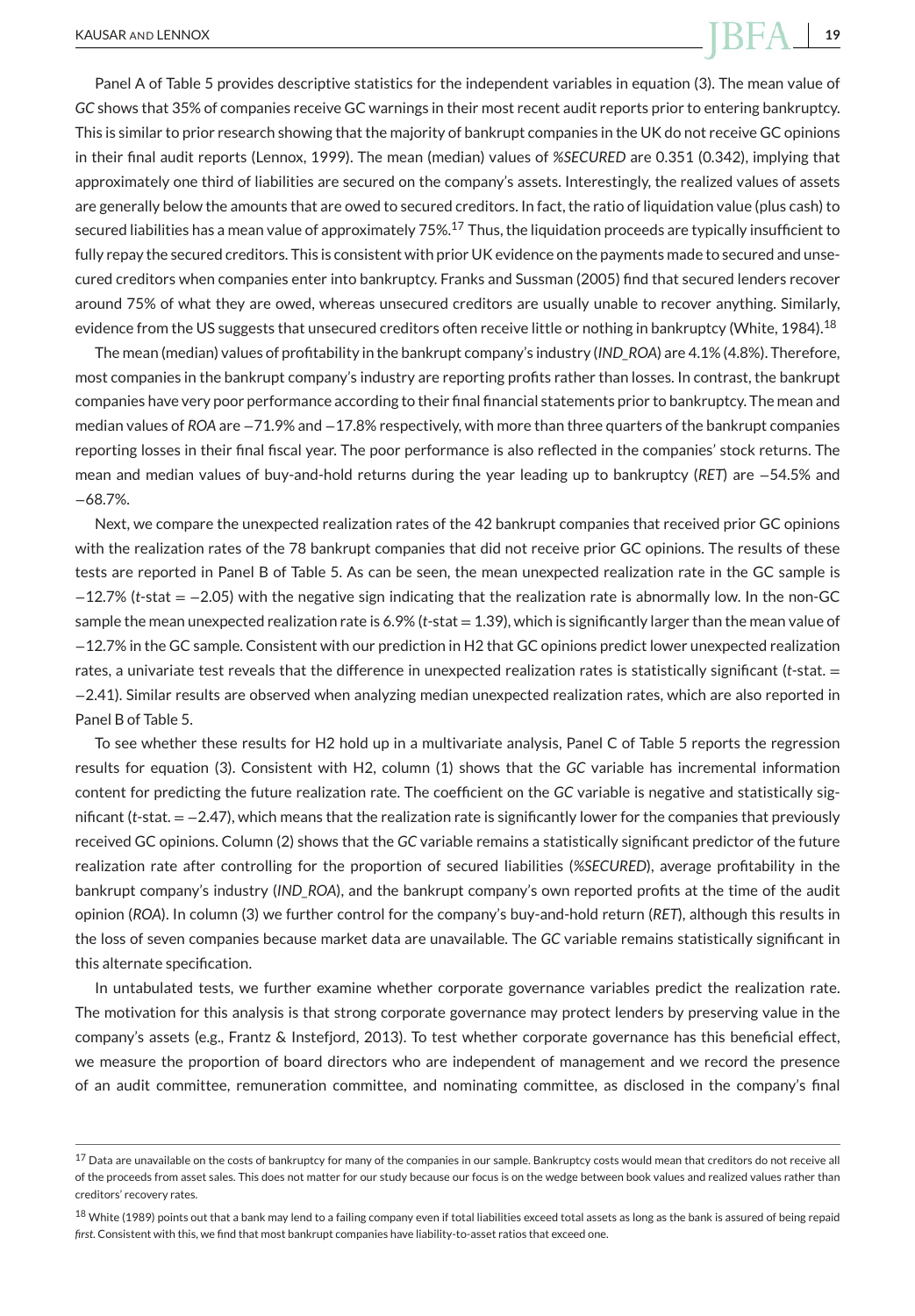**TABLE 5** The information content of GC opinions for predicting the unexpected realization rate: Evidence from UK bankrupt companies

| <b>Panel A: Descriptive Statistics</b> |          |          |          |                 |          |  |
|----------------------------------------|----------|----------|----------|-----------------|----------|--|
|                                        | Mean     | St. Dev. | p25      | p <sub>50</sub> | p75      |  |
| UE(%REAL)                              | 0.000    | 0.432    | $-0.288$ | $-0.059$        | 0.169    |  |
| %REAL                                  | 0.531    | 0.453    | 0.199    | 0.418           | 0.731    |  |
| E(%REAL)                               | 0.531    | 0.136    | 0.477    | 0.537           | 0.573    |  |
| GC                                     | 0.350    | 0.479    | 0.000    | 0.000           | 1.000    |  |
| <b>%SECURED</b>                        | 0.351    | 0.296    | 0.068    | 0.342           | 0.564    |  |
| <b>IND ROA</b>                         | 0.041    | 0.057    | 0.026    | 0.048           | 0.076    |  |
| <b>ROA</b>                             | $-0.719$ | 2.069    | $-0.551$ | $-0.178$        | $-0.025$ |  |
| <b>RET</b>                             | $-0.545$ | 0.378    | $-0.853$ | $-0.687$        | $-0.297$ |  |

**Panel B: Univariate Tests of Differences Between the Unexpected Realization Rates of GC Companies and non-GC Companies**

|        | $GC = 1$                | $GC = 0$ | <b>Differences</b> |
|--------|-------------------------|----------|--------------------|
| Mean   | $-0.127$                | 0.069    | $-0.196$           |
| t-stat | $(-2.05)$ **            | (1.39)   | $(-2.41)$ **       |
| Median | $-0.213$                | $-0.004$ | $-0.209$           |
| z-stat | $(-2.12)$ <sup>**</sup> | (0.202)  | $(-2.77)$ ***      |
| N      | 42                      | 78       |                    |

**Panel C: OLS Regression Results for Equation (3) with Standard Errors that are Corrected for Heteroscedasticity. T-statistics are Reported in Parentheses**

| GC             | $-0.196$     | $-0.178$     | $-0.184$     |
|----------------|--------------|--------------|--------------|
|                | $(-2.47)$ ** | $(-2.18)$ ** | $(-2.21)$ ** |
| %SECURED       |              | 0.211        | 0.180        |
|                |              | (1.53)       | (1.27)       |
| <b>IND_ROA</b> |              | $-0.405$     | $-0.447$     |
|                |              | $(-0.53)$    | $(-0.58)$    |
| <b>ROA</b>     |              | 0.013        | 0.014        |
|                |              | (0.97)       | (0.80)       |
| RET            |              |              | 0.184        |
|                |              |              | $(1.71)^{*}$ |
| Intercept      | 0.068        | 0.014        | 0.146        |
|                | (1.39)       | (0.20)       | (1.48)       |
| $\mathsf{N}$   | 120          | 120          | 113          |
| $R^2$          | 4.70%        | 7.60%        | 9.03%        |
|                |              |              |              |

 $Notes: UE(\% REAL) = \beta_0 + \beta_1 GC + CONTROLS + u.$  (3)

*GC* = 1 if the company received a going-concern audit opinion in its most recent audited financial statements filed before the company entered bankruptcy, and 0 otherwise.

*UE(%REAL)* = The unexpected realization rate computed as the difference between the actual realization rate (*%REAL*) and expected realization rate (*E(%REAL)*).

*E(%REAL)* = The expected realization rate of the company's assets in the event of bankruptcy. The expected realization rate is calculated using the coefficient estimates in Panel B of Table 1 and with a weighting of one on cash and cash equivalents. That is,  $E(\%REAL) = (0.884 \times$  Land and property + 0.089  $\times$  Intangible assets + 0.451  $\times$  Other fixed assets + 0.477  $\times$  Inventory + 0.572  $\times$  Other current assets + 1.000  $\times$  Cash and cash equivalents), divided by total assets.

*%SECURED* = Percentage of total liabilities secured against the company's assets at the date the company enters bankruptcy. (Continues)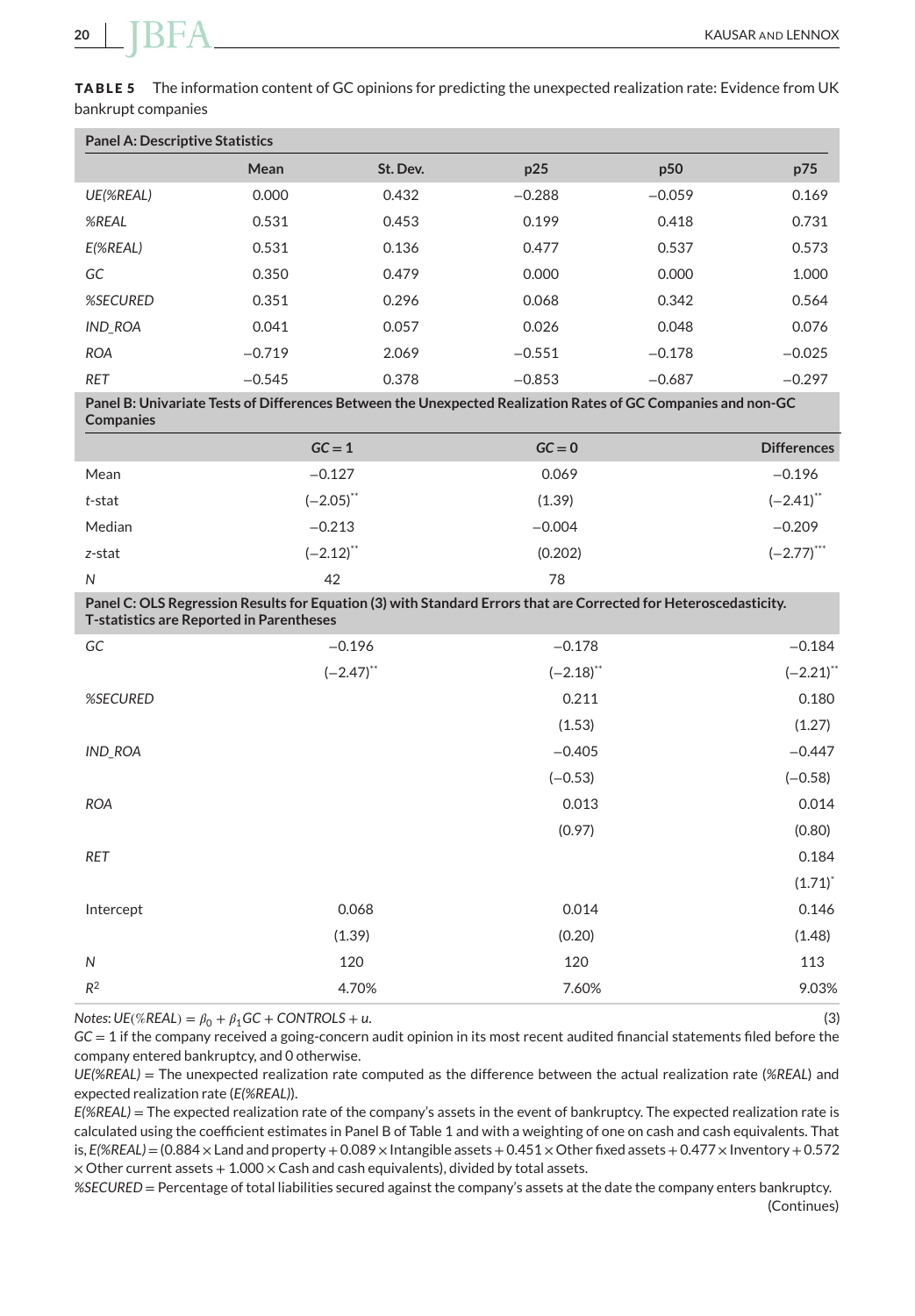*IND\_ROA* = Mean value of the return on assets for the bankrupt company's industry, calculated in the year that the company files for bankruptcy.

*ROA* = Return on assets for the bankrupt company, calculated using the most recent audited financial statements filed before the company enters bankruptcy.

*RET* = Buy-and-hold returns during the 12-month period leading up to the company's suspension from trading (or, in the event that the stock is not suspended, the month prior to entering bankruptcy).

\*, \*\*, \*\*\* = statistically significant at the 10%, 5%, 1% level (two-tailed).

financial statements prior to filing for bankruptcy. We find that all the corporate governance variables are statistically insignificant. Inferences for our treatment variable (*GC*) are unaffected.

The key take-away from Table 5 is that GC opinions convey useful information about the future realization rate and this information is incremental to that contained in the expected realization rate. In other words, GC opinions predict lower future realization rates even after controlling for asset specificity.

#### **5 CONCLUSION**

We propose that GC opinions perform a second economic function beyond merely warning investors about the likelihood of bankruptcy. Specifically, the issuance of a GC opinion serves as a warning about a lack of conservatism in the balance sheet which exists because the financial statements are prepared on a GC basis rather than a liquidation basis. Using this argument, we develop two hypotheses. Our first hypothesis is that auditors are more likely to issue GC opinions when the book values of assets are high relative to their expected liquidation values. Our second hypothesis is that GC opinions are informative signals of the wedge between the book values of assets and their future liquidation values.

To test our first hypothesis, we measure the expected realization rate as of the date that the auditor issues the audit report. Consistent with the accounting literature on asset specificity, we find that £1.00 of book value produces £0.09 in liquidation value for intangibles, £0.88 for land and property, £0.45 for other fixed assets, £0.48 for inventory, and £0.57 for other non-cash current assets. We then apply these estimated realization rates to the companies in our sample, in order to estimate their expected realization rates at the dates that auditors issue their audit report.

Consistent with H1, we find that auditors are more likely to issue GC opinions rather than clean opinions when the book values of assets are high relative to their expected liquidation values. This finding suggests that auditors issue GC opinions when the book values of assets are less conservative relative to their expected liquidation values. Consistent with H2, we find that, for companies that enter bankruptcy, the issuance of a prior GC opinion has predictive information content with respect to the wedge between book values and future liquidation values. This finding is consistent with GC opinions providing informative signals to lenders about the lack of conservatism in the balance sheets of soon-to-be-bankrupt companies.

Overall, our results are supportive of the idea that auditors are more conservative in issuing GC reports when there is a lack of conservatism in the balance sheet, where the lack of balance sheet conservatism arises from assets being valued on a GC basis rather than a liquidation basis.

#### **ACKNOWLEDGEMENTS**

We thank Peter Pope (the editor), an anonymous referee, Jere Francis, Dan Dhaliwal, Chris Humphrey, Ross Watts, and seminar participants at Nanyang Technological University, MIT, University of Kansas, University of Manchester, University of Warwick and the American Accounting Association Annual Meeting 2014 for their helpful comments and suggestions. (Paper received October 2014, revised version accepted April 2017)

#### **REFERENCES**

Acharya, V. V., Bharath, S. T., & Srinivasan, A. (2007). Does industry-wide distress affect defaulted firms? Evidence from creditor recoveries. *Journal of Financial Economics*, *85*, 787–821.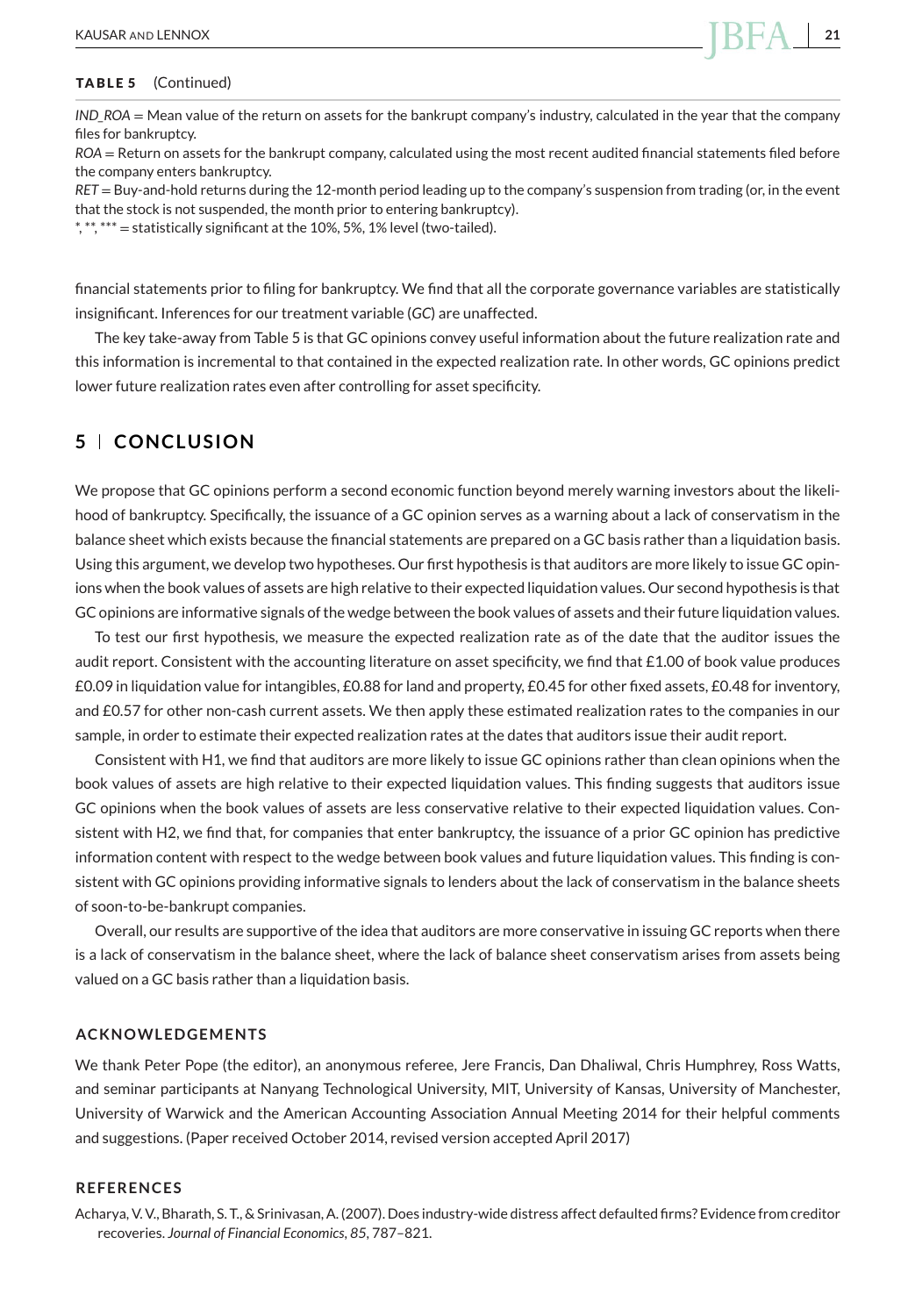- Ahmed, A. S., Billings, B. S., Morton, R. M., & Stanford-Harris, M. (2002). The role of accounting conservatism in mitigating bondholder-shareholder conflicts over dividend policy and in reducing debt costs. *The Accounting Review*, *77*, 867–890.
- American Institute of Certified Public Accountants (AICPA) (1981). *The auditor's considerations when a question arises about an entity's continued existence*. SAS No. 34. New York: AICPA.
- American Institute of Certified Public Accountants (AICPA) (1988). *The auditor's consideration of an entity's ability to continue as a going-concern*. SAS No. 59. New York: AICPA.
- American Institute of Certified Public Accountants (AICPA) (2011). *Statement on auditing standards: clarification and recodification*. SAS No. 122. New York: AICPA.
- Armstrong, C. S., Guay,W. R., & Weber, J. P. (2010). The role of information and financial reporting in corporate governance and debt contracting. *Journal of Accounting and Economics*, *50*, 179–234.
- Arthur Andersen (1960). *The postulate of accounting: What it is, how it is determined, how it should be used*. Chicago, IL: Arthur Andersen.
- Beatty, A., & Weber, J. P. (2006). Accounting discretion in fair value estimates: An examination of SFAS 142 goodwill impairments. *Journal of Accounting Research*, *44*, 257–288.
- Beatty, A., Weber, J. P., & Yu, J. J. (2008). Conservatism and debt. *Journal of Accounting and Economics*, *45*, 154–174.
- Beaver, W. H., & Ryan, S. G. (2005). Conditional and unconditional conservatism: Concepts and modeling. *Review of Accounting Studies*, *10*, 269–309.
- Berger, P. G., Ofek, E., & Swary, I. (1996). Investor valuation of the abandonment option. *Journal of Financial Economics*, *42*, 257– 287.
- Bris, A., Welch, I., & Zhu, N. (2006). The costs of bankruptcy: Chapter 7 liquidation versus Chapter 11 reorganization. *The Journal of Finance*, *61*, 1253–1303.
- Bruynseels, L., & Willekens, M. (2012). The effect of strategic and operating turnaround initiatives on audit reporting for distressed companies. *Accounting, Organizations and Society*, *37*, 223–241.
- Butler, M., Leone, A., & Willenborg, M. (2004). An empirical analysis of auditor reporting and its association with abnormal accruals. *Journal of Accounting and Economics*, *37*, 139–165.
- Campbell, J. Y., Hilscher, J., & Szilagyi, J. (2008). In search of distress risk. *The Journal of Finance*, *68*, 2899–2939.
- Chambers, R. J. (1966). *Accounting, evaluation and economic behavior*. Englewood Cliffs, NJ: Prentice-Hall.
- Chen, C., Martin, X., & Wang, X. (2013). Insider trading, litigation concerns, and auditor going-concern opinions. *The Accounting Review*, *88*, 365–393.
- DeFond, M., & Jiambalvo, J. (1994). Debt covenant violation and manipulation of accruals. *Journal of Accounting and Economics*, *17*, 145–176.
- DeFond, M., & Lennox, C. (2011). The effect of SOX on small auditor exits and audit quality. *Journal of Accounting and Economics*, *52*, 21–40.
- DeFond, M. L., Raghunandan, K., & Subramanyam, K. R. (2002). Do non-audit service fees impair auditor independence? *Journal of Accounting Research*, *40*, 1247–1274.
- Dichev, I., & Skinner, D. (2002). Large-sample evidence on the debt covenant hypothesis. *Journal of Accounting Research*, *40*, 1091–1123.
- Djankov, S., Hart, O., McLiesh, C., & Shleifer, A. (2008). Debt enforcement around the world. *Journal of Political Economy*, *116*, 1105–1149.
- Ely, K., & Waymire, G. (1999). Intangible assets and stock prices in the pre-SEC era. *Journal of Accounting Research*, *37*, 17–44.
- Financial Accounting Standards Board (2013). Accounting standards update: Liquidation basis of accounting. AU No. 2013-07. April.
- Foster, B., Ward, T., & Woodroof, T. (1998). An analysis of the usefulness of debt defaults and going-concern opinions in bankruptcy risk assessment. *Journal of Accounting, Auditing, and Finance*, *14*, 351–371.
- Francis, J., & Krishnan, J. (1999). Accounting accruals and auditor reporting conservatism. *Contemporary Accounting Research*, *16*, 135–165.
- Francis, J., & Yu, M. (2009). Big 4 office size and audit quality. *The Accounting Review*, *84*, 1521–1552.
- Franks, J., Nyborg, K. G., & Torous, W. (1996). A comparison of US, UK, and German insolvency codes. *Financial Management*, *25*, 19–30.
- Franks, J., & Sussman, O. (2005). Financial distress and bank restructuring of small to medium size U.K. companies. *Review of Finance*, *9*, 65–96.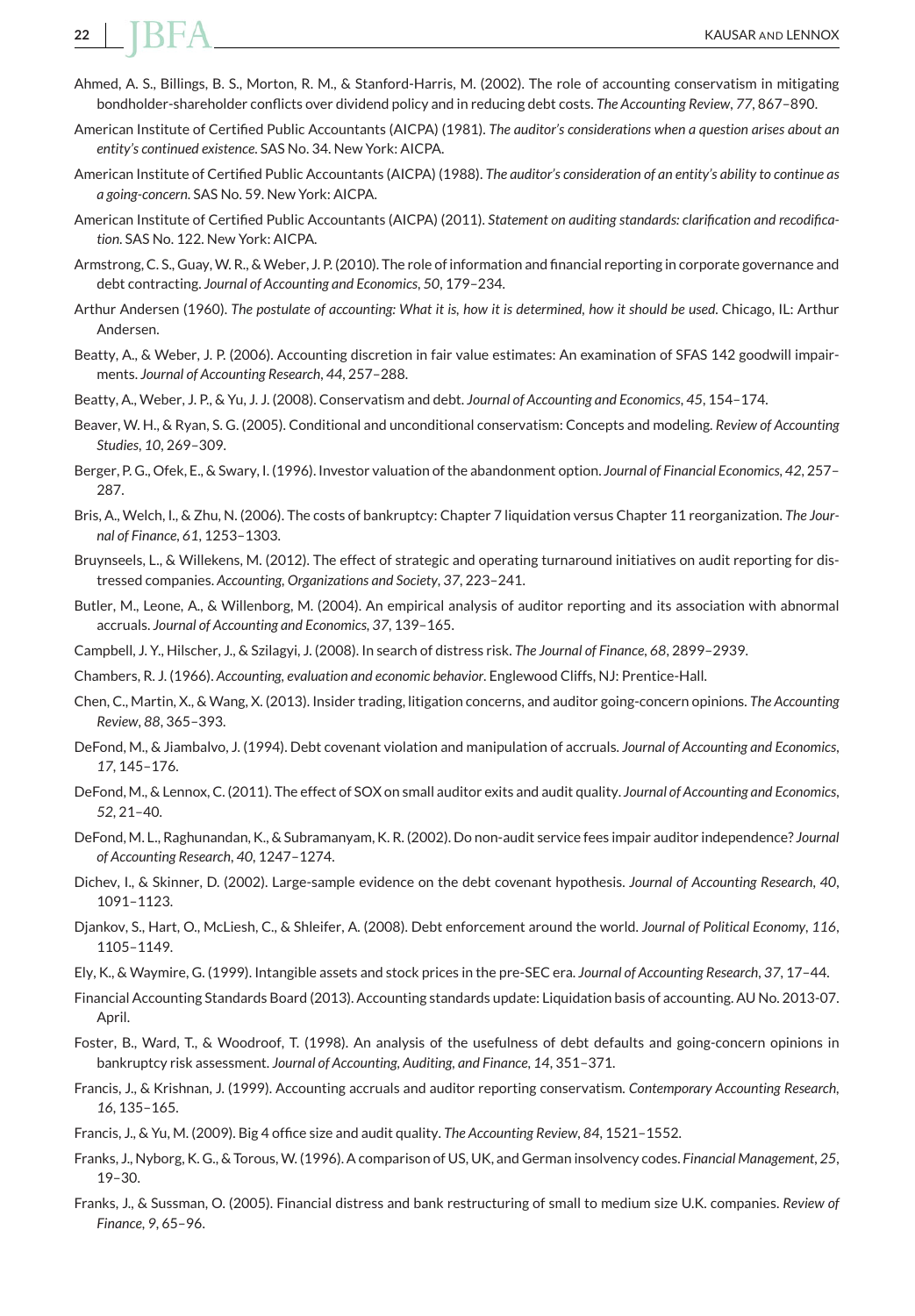

- Frantz, P., & Instefjord, N. (2013). Corporate governance and the cost of borrowing. *Journal of Business Finance & Accounting*, *40*, 918–948.
- Fremgen, J. M. (1968). The going concern assumption: A critical appraisal. *The Accounting Review*, *43*, 649–656.
- Geiger, M., & Rama, D. (2006). Audit firm size and going-concern reporting accuracy. *Accounting Horizons*, *20*, 1–18.
- Healy, P., & Palepu, K. (2001). Information asymmetry, corporate disclosure, and the capital markets: A review of the empirical disclosure literature. *Journal of Accounting and Economics*, *31*, 405–440.
- Holthausen, R. W., & Watts, R. L. (2001). The relevance of value-relevance literature for financial accounting standard setting. *Journal of Accounting and Economics*, *31*, 3–75.
- Hope, O.-K., & Langli, J. C. (2010). Auditor independence in a private firm and low litigation risk setting. *The Accounting Review*, *85*, 573–605.
- Hopwood, W., McKeown, J. & Mutchler, J. (1989). A test of the incremental explanatory power of opinions qualified for consistency and uncertainty. *The Accounting Review*, *64*, 28–48.
- Hopwood, W., McKeown, J. & Mutchler, J. (1994). A reexamination of auditor versus model accuracy within the context of the going-concern opinion decision. *Contemporary Accounting Research*, *10*, 409–431.
- IAS (2004). International Accounting Standard No. 36. Impairment of assets. International Accounting Standards.
- ISA (2009). International Standards on Auditing No. 540: Auditing accounting estimates, including fair value accounting estimates, and related disclosures. International Standards on Auditing.
- Kaplan, S. E., & Williams, D. D. (2012). The changing relationship between audit firm size and going concern reporting. *Accounting, Organizations and Society*, *37*, 322–341.
- Kothari, S. P., Ramanna, K., & Skinner, D. (2010). Implications for GAAP from an analysis of positive research in accounting. *Journal of Accounting and Economics*, *50*, 246–286.
- Kothari, S. P., Shu, S., & Wysocki, P. (2009). Do managers withhold bad news? *Journal of Accounting Research*, *47*, 241– 276.
- Lagerquist, W. (1922). *Investment analysis*. New York: Macmillan.
- Leftwich, R. (1983). Accounting information in private markets: Evidence from private lending agreements. *The Accounting Review*, *63*, 23–42.
- Lennox, C. (1999). The accuracy and incremental information content of audit reports in predicting bankruptcy. *Journal of Business, Finance & Accounting*, *26*, 757–778.
- Lennox, C. (2000). Do companies successfully engage in opinion-shopping? Evidence from the UK. *Journal of Accounting and Economics*, *29*, 321–337.
- Lim, C. Y., & Tan, H. T. (2008). Non-audit service fees and audit quality: The impact of auditor specialization. *Journal of Accounting Research*, *46*, 199–246.
- Mutchler, J. (1985). A multivariate analysis of the auditor's going-concern opinion decision. *Journal of Accounting Research*, *23*, 668–682.
- Nikolaev, V. (2010). Debt covenants and accounting conservatism. *Journal of Accounting Research*, *48*, 137–175.
- Pulvino, T. C. (1999). Effects of bankruptcy court protection on asset sales. *Journal of Financial Economics*, *52*, 151–86.
- Ramanna, K., & Watts, R. L. (2012). Evidence on the use of unverifiable estimates in required goodwill impairment. *Review of Accounting Studies*, *17*, 749–780.
- Reichelt, K., & Wang, D. (2010). National and office-specific measures of auditor industry expertise and effects on audit quality. *Journal of Accounting Research*, *84*, 647–686.
- Reynolds, J. K., & Francis, J. R. (2000). Does size matter? The influence of large clients on office-level auditor reporting decisions. *Journal of Accounting and Economics*, *30*, 375–400.
- Ronen, J., & Sorter, G. H. (1973). Relevant accounting. *Journal of Business*, *46*, 258–282.
- Rosner, R. (2003). Earnings manipulation in failing firms. *Contemporary Accounting Research*, *20*, 361–408.
- Saliers, E. (1923). *Accountants' handbook*. New York: Ronald Press.
- Shleifer, A., & Vishny, R. (1992). Liquidation values and debt capacity: A market equilibrium approach. *The Journal of Finance*, *47*, 1343–1366.
- Skinner, D. (2008). Accounting for intangibles A critical review of policy recommendations. *International Accounting Policy Forum*, *38*, 191–204.
- Sterling, R. R. (1968). The going concern An examination. *The Accounting Review*, *43*, 481–502.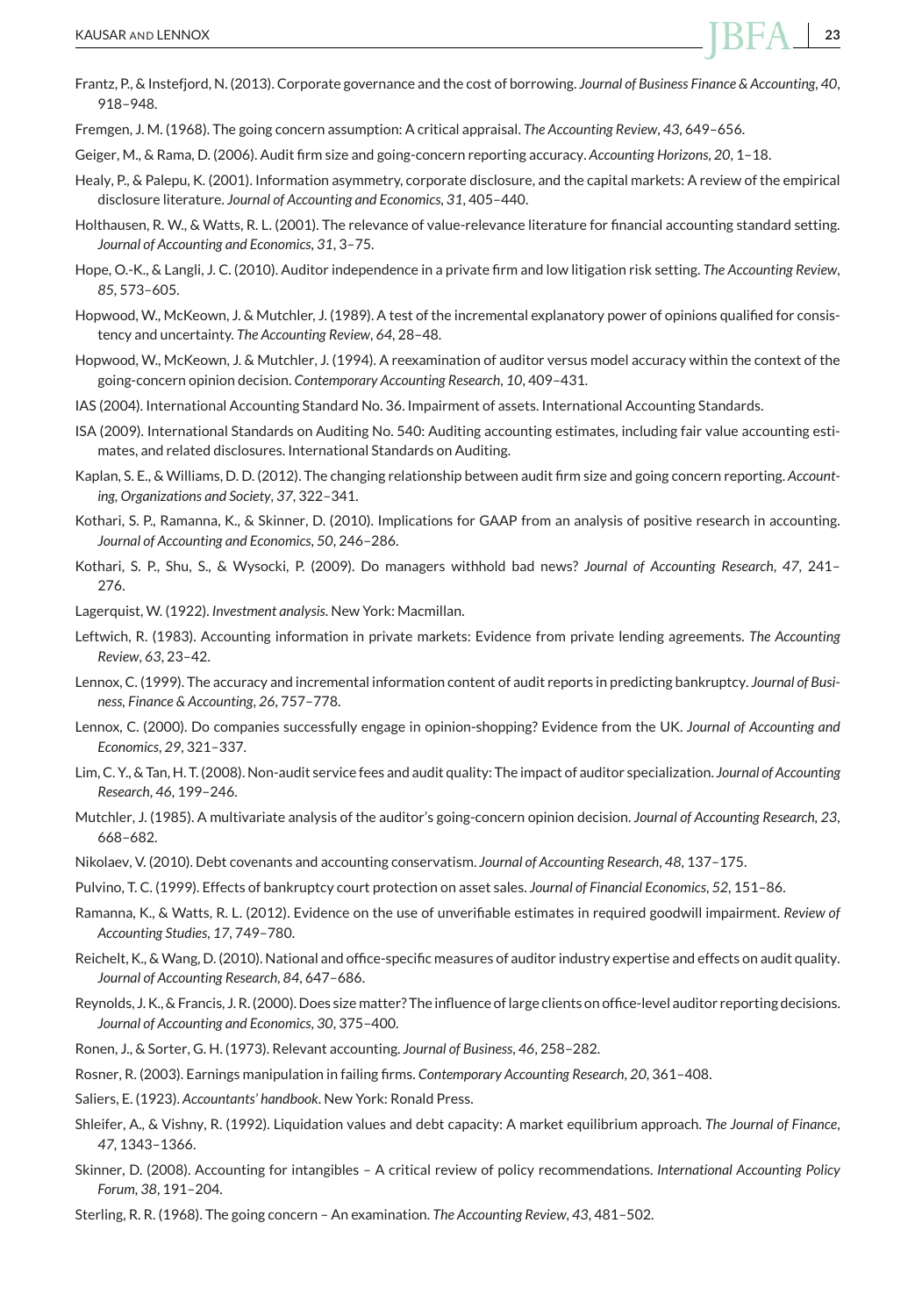- Stickney, C. P., & Weil, R. L. (1994). *Financial accounting: An introduction to concepts, methods, and uses*. New York, NY: Dryden group.
- Sunder, J., Sunder, S. V., & Zhang, J. (2016). Balance Sheet Conservatism and Debt Contracting. Available at SSRN: [https://ssrn.com/abstract](https://ssrn.com/abstract=1267504)=1267504 or<https://doi.org/10.2139/ssrn.1267504>
- Sweeney, A. (1994). Debt-covenant violations and managers' accounting responses. *Journal of Accounting and Economics*, *17*, 281–308.
- Thorburn, K. S. (2000). Bankruptcy auctions: costs, debt recovery, and firm survival. *Journal of Financial Economics*, *58*, 337–368.
- Watts, R. L. (2003). Conservatism in accounting. Part I: Explanations and implications. *Accounting Horizons*, *17*, 207–221.
- White, M. J. (1984). Bankruptcy liquidation and reorganization. In D. Logue (Ed.),*Handbook of modern finance* (pp. 1–49). Boston, MA: Warren, Gorham & Lamont.
- White, M. J. (1989). The corporate bankruptcy decision. *Journal of Economic Perspectives*, *3*, 129–151.
- Willenborg, M., & McKeown, J. C. (2001). Going-concern initial public offerings. *Journal of Accounting and Economics*, *30*, 279– 313.
- Williamson, O. E. (1988). Corporate finance and corporate governance. *The Journal of Finance*, *43*, 567–592.
- Wittenberg-Moerman, R. (2008). The role of information asymmetry and financial reporting quality in debt contracting. *Journal of Accounting and Economics*, *46*, 240–260.
- Zhang, J. (2008). The contracting benefits of accounting conservatism to lenders and borrowers. *Journal of Accounting and Economics*, *45*, 27–54.
- Zmijewski, M. (1984). Methodological issues related to the estimation of financial stress prediction models. *Journal of Accounting Research*, *22*, 59–82.

**How to cite this article:** Kausar A, Lennox C. Balance sheet conservatism and audit reporting conservatism. *J Bus Fin Acc*. 2017;00:1–28.<https://doi.org/10.1111/jbfa.12256>

#### **APPENDIX**

To illustrate the data collection methodology, we discuss in detail one of the companies in our sample, i.e., Gaskell Plc. Data are collected in the same way for the remaining 119 bankrupt companies in our sample. The following steps describe our data collection procedure.

- **1.** Using the FAME database, we find that Gaskell Plc filed for bankruptcy on March 18, 2005 and its final set of accounts correspond to the fiscal year-end December 31, 2003. Gaskell Plc's audit opinion on those accounts did not disclose a GC warning.
- **2.** Using Gaskell Plc's unique registration number, we search for the company's filings on Companies House Direct (CHD). CHD is a web-based service that allows users to purchase company filings via the internet. To remain in our sample, we require that the bankruptcy process has ended and that all of the company's assets have been sold by the insolvency practitioner. (If bankruptcy proceedings are ongoing we drop the company from the sample because we require the insolvency practitioner's final report that reveals the total proceeds from asset sales.) After verifying that Gaskell Plc's bankruptcy has ended, we retrieve its bankruptcy filings from CHD. Specifically, we obtain the company's Statement of Affairs (Form 2.16B), the Insolvency Practitioner's Statement of Proposals (Form 2.17B) and the Insolvency Practitioner's Progress Report (Form 2.24B). From these filings, we learn that Gaskell Plc is the holding company of a group that comprises four subsidiaries as of the date of bankruptcy: Gaskell Flooring Ltd., Gaskell Logistics Ltd., Gaskell Logistics Northern Ltd., and Gaskell Carpets Ltd. These subsidiaries are all located in the UK. Groups that have one or more subsidiaries located overseas are dropped from the sample because bankruptcy filings are only available for companies in the UK.
- **3.** We retrieve the Statements of Affairs (Form 2.16B), Statements of Proposals (Form 2.17B) and Progress Reports (Form 2.24B) for each of Gaskell Plc's subsidiaries. The book values of assets and liabilities for the five companies as of the bankruptcy date (March 18, 2005) are reproduced below: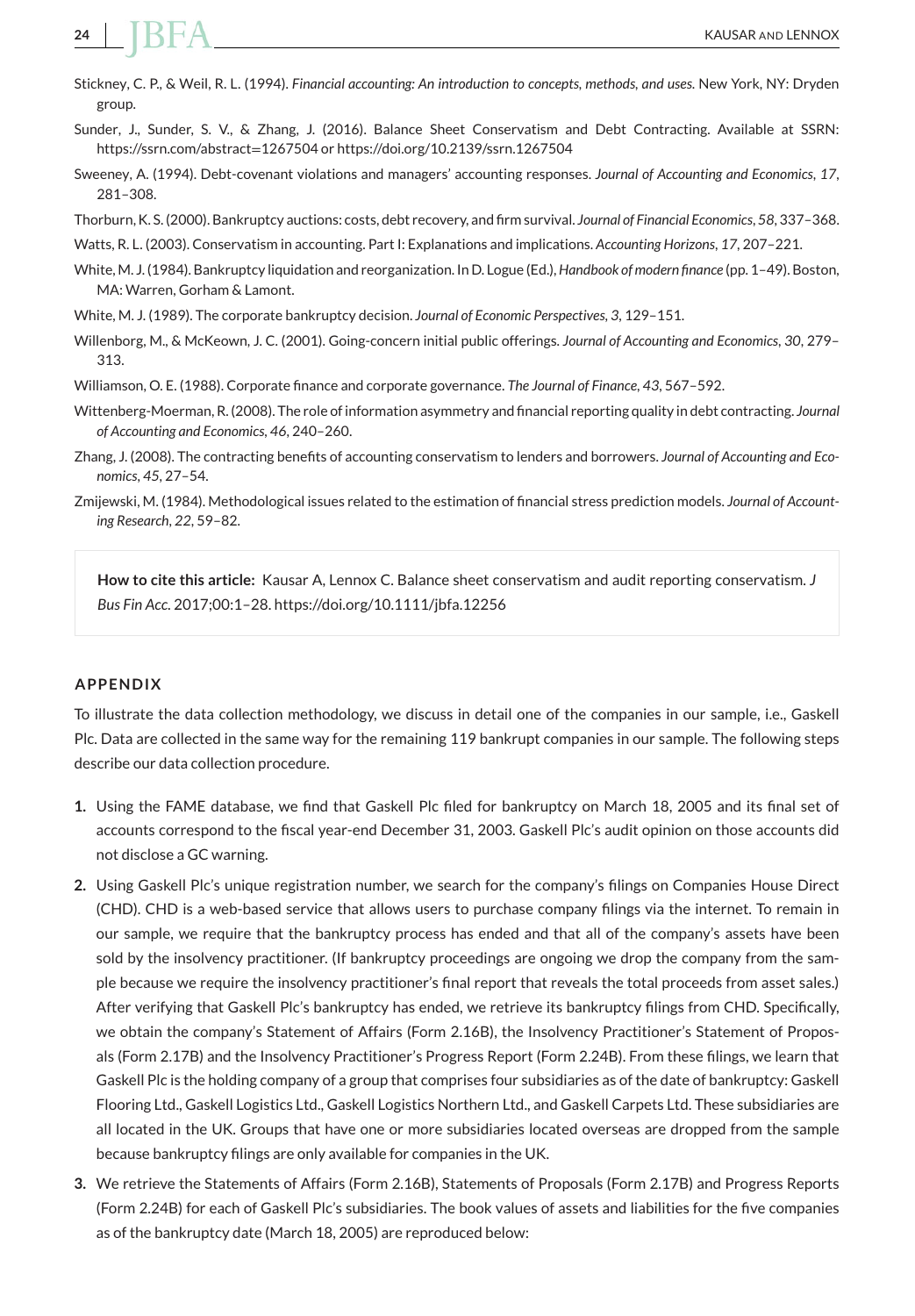#### **Statement of Affairs for Gaskell Plc as of March 18, 2005**

### **A – Summary of assets Book value (£000)** Assets subject to a fixed charge: Freehold property 1,517 Less: Owed to Barclays Bank (1,903) Fixed charge shortfall of £603,000 caught under Gaskell Flooring Ltd., Gaskell Logistics Ltd., and Gaskell Logistics Northern Ltd. fixed charge cross guarantees (603) Assets subject to a floating charge: Plant and machinery (unencumbered) 178 Group receivables: Gaskell Flooring Ltd. 4,641 Gaskell Logistics Ltd. 151 Uncharged assets: Other prepayments and receivables 130 **B – Summary of liabilities** Preferential creditors (employees' claims) (5) Unsecured non-preferential claims (8,229) **Statement of Affairs for Gaskell Flooring Ltd. as of March 18, 2005 A – Summary of assets Book value (£000)** Assets subject to a fixed charge:

| Plant and machinery (unencumbered)                                                                                             | 585   |           |
|--------------------------------------------------------------------------------------------------------------------------------|-------|-----------|
| Less: Barclays Bank £603,000 from Gaskell Plc. Shortfall caught under Gaskell Logistics Ltd.'s fixed<br>charge cross guarantee |       | (603)     |
| Plant and machinery (encumbered)                                                                                               | 1,794 |           |
| Less: Amounts due to hire purchase companies                                                                                   |       | (751)     |
| Accounts receivable                                                                                                            | 2,417 |           |
| Less: Amounts due to Barclays sales ledger finance                                                                             |       | (1,350)   |
| Assets subject to a floating charge:                                                                                           |       |           |
| Plant and machinery (unencumbered)                                                                                             | 131   |           |
| Leasehold improvements                                                                                                         | 191   |           |
| Computer equipment                                                                                                             | 56    |           |
| <b>Fixtures and fittings</b>                                                                                                   | 215   |           |
| Pension receivable                                                                                                             | 1,067 |           |
| Uncharged assets:                                                                                                              |       |           |
| Other prepayments and receivables                                                                                              | 681   |           |
| Inventory                                                                                                                      | 2,023 |           |
| <b>B</b> - Summary of liabilities                                                                                              |       |           |
| Preferential creditors (employees' claims)                                                                                     |       | (13)      |
| Debts secured by floating charges (Barclays Bank Plc £341,000 from Gaskell Logistics Ltd.)                                     |       | (341)     |
| Unsecured non-preferential claims                                                                                              |       | (18, 449) |
|                                                                                                                                |       |           |

(Continues)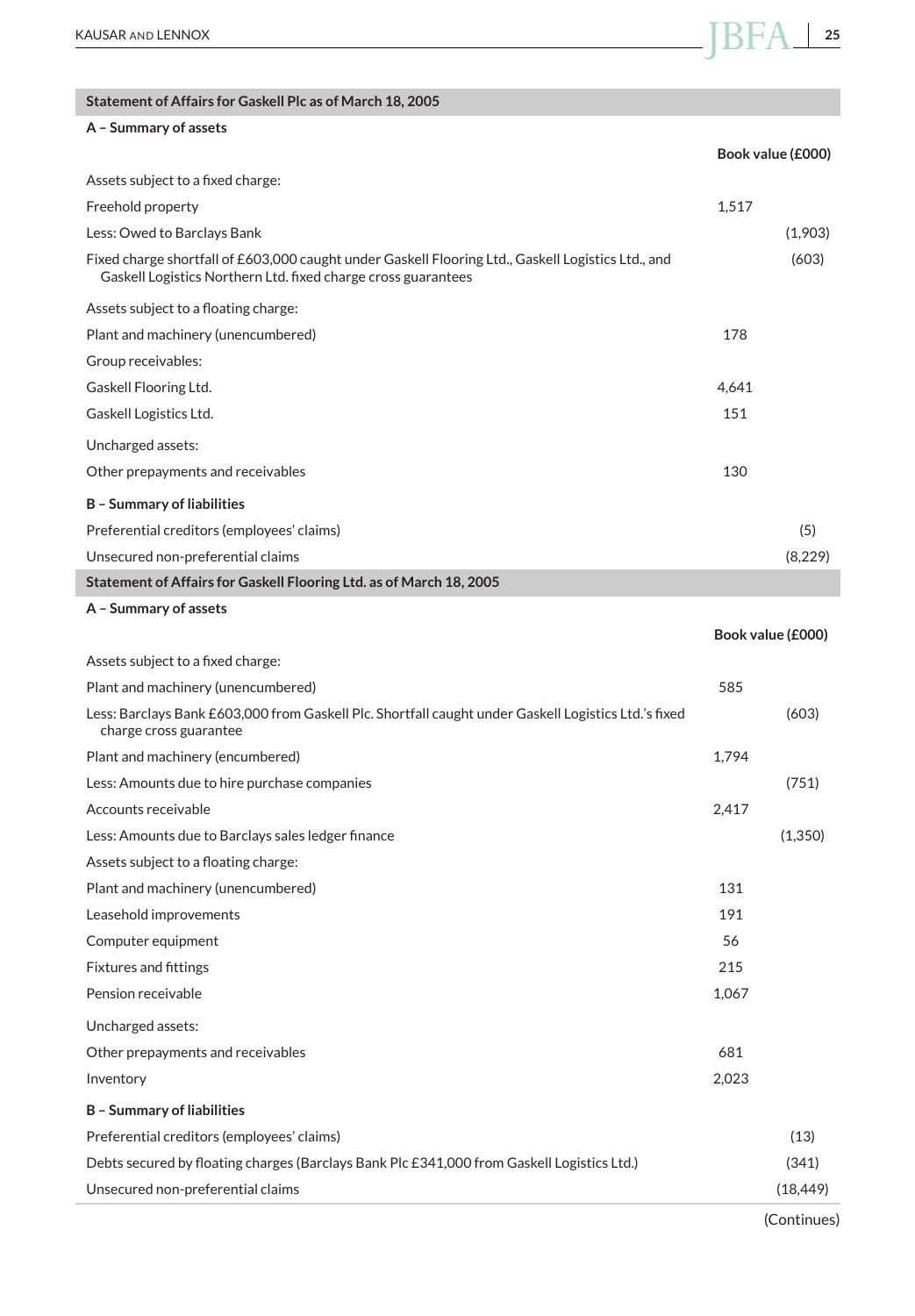| Statement of Affairs for Gaskell Logistics Ltd. as of March 18, 2005                                                                    |       |                   |
|-----------------------------------------------------------------------------------------------------------------------------------------|-------|-------------------|
| A - Summary of assets                                                                                                                   |       |                   |
|                                                                                                                                         |       | Book value (£000) |
| Assets subject to a fixed charge:                                                                                                       |       |                   |
| Plant and machinery (encumbered)                                                                                                        | 106   |                   |
| Less: Amounts due to hire purchase companies                                                                                            |       | (16)              |
| Plant and machinery (unencumbered)                                                                                                      | 115   |                   |
| Less: Barclays Bank from Gaskell Flooring Ltd. Includes a shortfall of £341,000 caught under<br>Gaskell Flooring Ltd.'s floating charge |       | (358)             |
| Assets subject to a floating charge:                                                                                                    |       |                   |
| Plant and machinery (unencumbered)                                                                                                      | 44    |                   |
| Accounts receivable                                                                                                                     | 1.072 |                   |
| Inventory                                                                                                                               | 40    |                   |
| Group receivables                                                                                                                       | 409   |                   |
| Uncharged assets:                                                                                                                       | Nil   |                   |
| <b>B</b> - Summary of liabilities                                                                                                       |       |                   |
| Preferential creditors (employees' claims)                                                                                              |       | (8)               |
| Unsecured non-preferential claims                                                                                                       |       | (8,484)           |
| Statement of Affairs for Gaskell Logistics Northern Ltd. as of March 18, 2005                                                           |       |                   |
| A - Summary of assets                                                                                                                   |       |                   |
|                                                                                                                                         |       | Book value (£000) |
| Assets subject to a fixed charge:                                                                                                       | Nil   |                   |
| Assets subject to a floating charge:                                                                                                    |       |                   |
| Plant and machinery (unencumbered)                                                                                                      | 150   |                   |
| Group receivables                                                                                                                       | 4,376 |                   |
| Uncharged assets:                                                                                                                       | Nil   |                   |
| <b>B</b> - Summary of liabilities                                                                                                       |       |                   |
| Preferential creditors (employees' claims)                                                                                              |       | (4)               |
| Unsecured non-preferential claims                                                                                                       |       | Nil               |
| Statement of Affairs for Gaskell Carpets Ltd. as of March 18, 2005                                                                      |       |                   |
| A - Summary of assets                                                                                                                   |       |                   |
|                                                                                                                                         |       | Book value (£000) |
| All company assets were transferred to Gaskell Flooring Ltd.                                                                            | Nil   |                   |
| <b>B</b> - Summary of liabilities                                                                                                       |       |                   |
| Preferential creditors (employees' claims)                                                                                              |       | Nil               |
| Unsecured non-preferential claims                                                                                                       |       | (99)              |

**4.** Next, we use the above information to construct a consolidated balance sheet for the group as a whole. Specifically, we add up the assets and liabilities of each subsidiary, while making sure that we eliminate any inter-company balances. That is, we exclude receivables owing from group companies when we calculate the group's total assets and we deduct these inter-company receivables from the group's total liabilities. Thus, we obtain the following values for the book values of assets and liabilities as of the date the Gaskell group enters bankruptcy: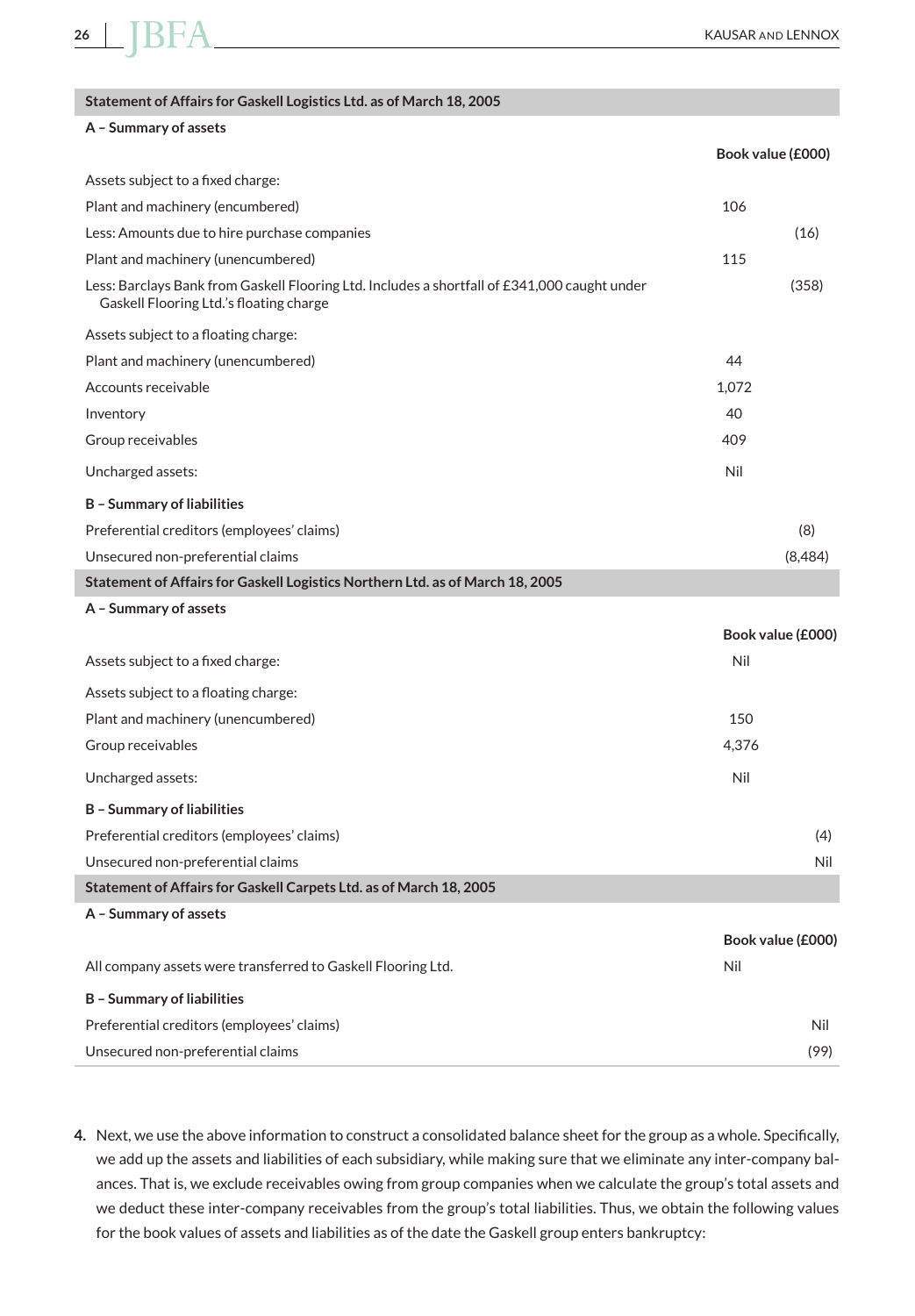| The Gaskell group                                 | £000   |
|---------------------------------------------------|--------|
| Book value of total assets (BOOK) <sup>a</sup>    | 12.512 |
| Secured liabilities (SECURED LIAB) <sup>b</sup>   | 4,037  |
| Preferential creditors                            | 30     |
| Unsecured non-preferential creditors <sup>d</sup> | 25.684 |
| Total liabilities (LIAB)                          | 29.751 |

*Notes*: <sup>a</sup> 12,512 = (1,517 + 178 + 130) + (585 + 1,794 + 2,417 + 131 + 191 + 56 + 215 + 1,067 + 681 + 2,023) + (106 + 115 + 44 + 1,072 + 40) + (150). This total is calculated after excluding all receivables owing from group companies.  $b$  4,037 = 1,903 + 751 + 1,350 + 16 + (358 - 341).

 $\epsilon$  30 = 5 + 13 + 8 + 4.

<sup>d</sup> 25,684 = (8,229 + 18,449 + 8,484 + 99) − (4,641 + 151 + 409 + 4,376). This total is calculated after deducting the amounts that are owing to group companies.

**5.** We retrieve the final reports issued by the insolvency practitioner that show the proceeds from selling off the Gaskell group's assets during bankruptcy. The reports prepared by the insolvency practitioner do not show how much is raised from the sales of each type of asset. Thus, we calculate the total proceeds rather than the amounts realized for each asset category. We take care to identify any changes in the identity of the insolvency practitioner during bankruptcy. For example, the Gaskell group began the bankruptcy process by appointing an administrator on March 18, 2005 and subsequently it appointed a liquidator on March 10, 2006. Typically, an administrator attempts to sell the assets on a combined basis, e.g., by selling off the better performing parts of the business as going-concerns. In contrast, a liquidator is usually appointed to sell off the company's assets on a piecemeal basis after the administrator has sold off any parts of the company that can continue operating as going-concerns. Given that there is a change in the identity of the insolvency practitioner on March 10, 2006, it is important to account for any monies transferred from the administrator to the liquidator when the handover occurs. These calculations are illustrated for the Gaskell companies below:

| <b>Gaskell Plc Group</b>                                                              | £         | £           |
|---------------------------------------------------------------------------------------|-----------|-------------|
| Assets realized by the administrator:                                                 |           |             |
| Gaskell Plc                                                                           | 1,401,989 |             |
| Gaskell Flooring Ltd.                                                                 | 3,590,198 |             |
| Gaskell Logistics Ltd.                                                                | Nil       |             |
| Gaskell Logistics Northern Ltd.                                                       | 4,012     |             |
| Gaskell Carpets Ltd.                                                                  | Nil       |             |
| Less: monies transferred from the administrator to the liquidator:                    |           |             |
| Gaskell Plc                                                                           |           | (121, 493)  |
| Gaskell Flooring Ltd.                                                                 |           | (1,318,795) |
| Gaskell Logistics Ltd.                                                                |           | Nil         |
| Gaskell Logistics Northern Ltd.                                                       |           | (99)        |
| Gaskell Carpets Ltd.                                                                  |           | Nil         |
| Assets realized by the liquidator (including monies received from the administrator): |           |             |
| <b>Gaskell Plc</b>                                                                    | 467,867   |             |
| Gaskell Flooring Ltd.                                                                 | 2,212,775 |             |
| Gaskell Logistics Ltd.                                                                | Nil       |             |
| Gaskell Logistics Northern Ltd.                                                       | 223,570   |             |